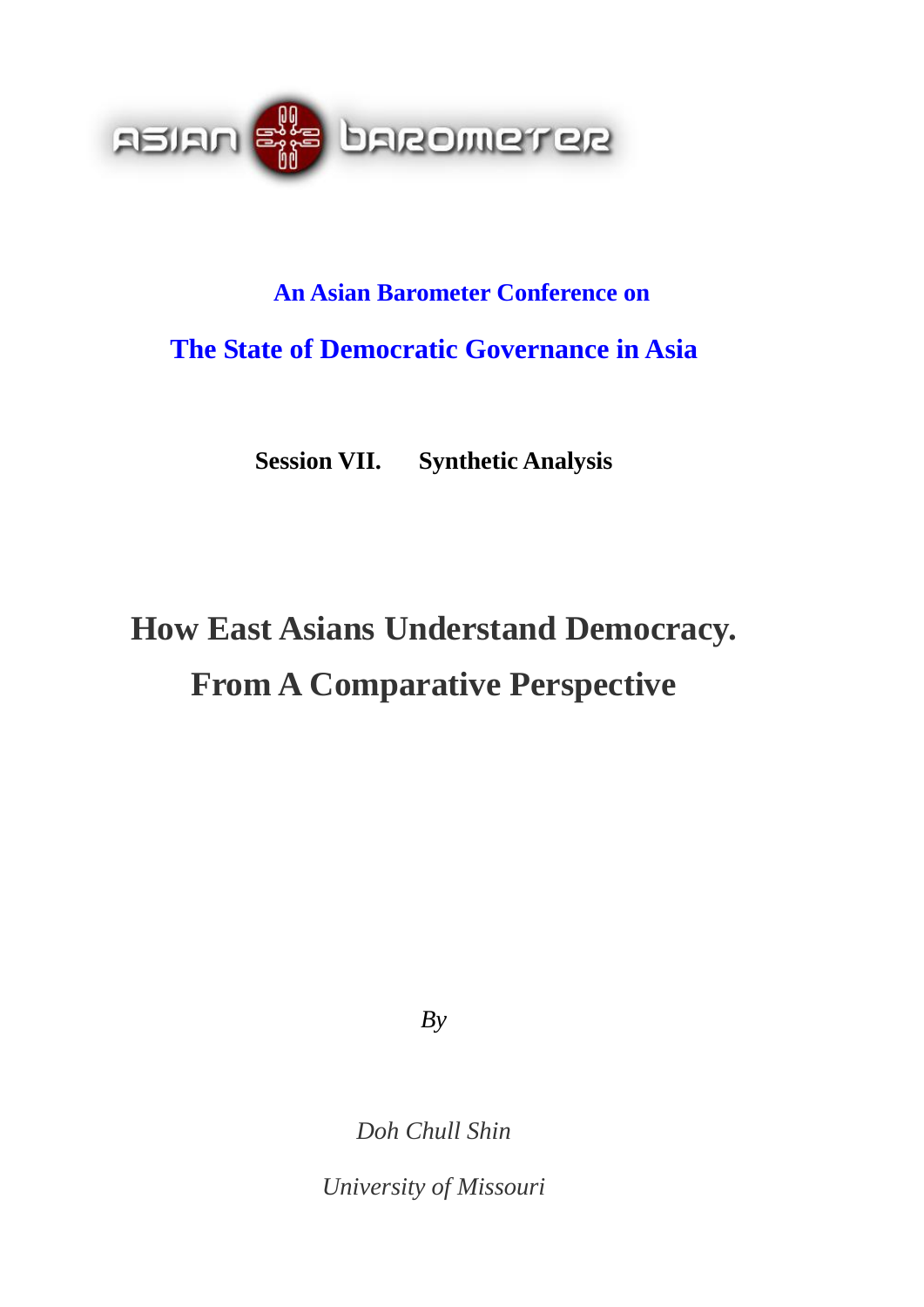# **How East Asians Understand Democracy: From a Comparative Perspective**

#### **Abstract**

 Democracy is a political model with global appeal, but little is known about how popular understanding of its meaning differs from one world region to another. How do the conceptions East Asians have of democracy compare to the conceptions held in other regions? This paper addresses this question by summarizing the analysis of multiregional public opinion data that yielded three broad generalizations concerning popular understanding of democracy. This paper then rigorously tests the three generalizations using the latest round of the East Asia Barometer surveys conducted in 2006 and 2007. These Barometer surveys confirm the generalization that most people are cognitively capable of defining democracy. However, the surveys do not confirm either the generalization that a majority of contemporary mass publics equate democracy with liberty or the generalization that only a small minority equates democracy with socioeconomic benefits. In the minds of East Asians, socioeconomic benefits are more essential to democracy than either political freedom or popular elections. This finding leads to the conclusion that the prevalence of substantive or communitarian conceptions of democracy is one important characteristic of the cultural democratization unfolding in East Asia. It also leads to the methodological conclusion that an accurate analysis of popular democratic conceptions can be made only when responses to open-ended and closed-ended questions are analyzed together.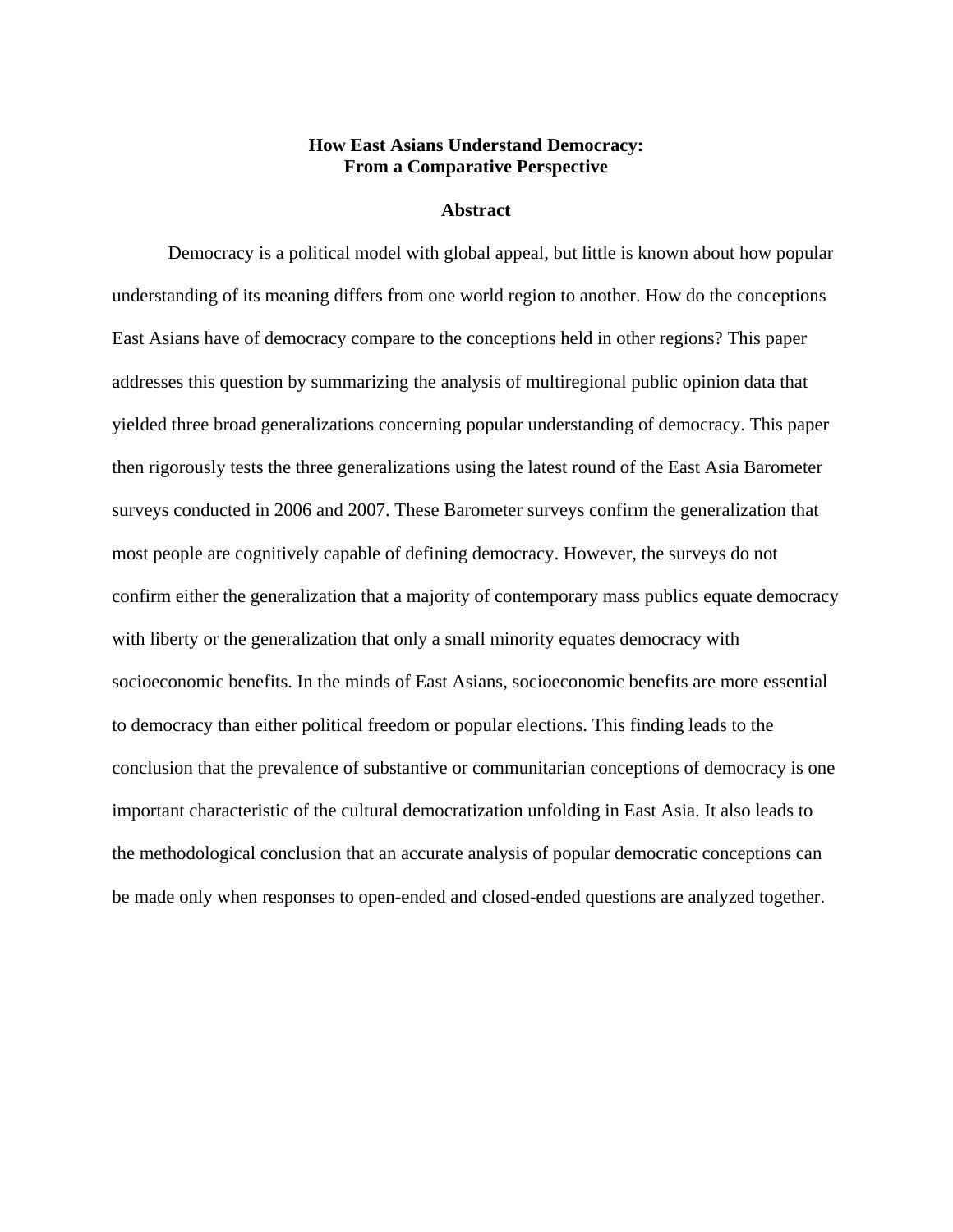# **How East Asians Understand Democracy: From a Comparative Perspective**

The rapid diffusion of democracy throughout the globe especially since the fall of the Berlin Wall, has made it possible for individual scholars and research institutes to conduct numerous public opinion surveys in a large number of democratizing countries (Heath, Fisher, and Smith 2005; Norris 2004; Shin 2007).Gallup-International Voice of the People Project, the Pew Global Attitudes Project, UNDP program on Democracy and Citizenship, the World Values Survey, and many other national and international surveys have monitored citizen orientations toward democracy. Results from all of these surveys show that democracy has achieved overwhelming mass approval throughout the world and has become "virtually the only political model with global appeal" (Inglehart 2003, 52; see also Diamond 2008).

In the last two waves of the World Values Surveys, for example, "a clear majority of the population in virtually every society endorses a democratic political system" (Inglehart and Welzel 2005, 264). The 2005 Voice of the People surveys conducted in 65 countries by Gallup-International (2005) between May and July 2005 also reports: "8 out of 10 global citizens believe that in spite of its limitations, democracy is the best form of government, almost 10 percent more than in 2004." Even in the Islamic Middle East, Confucian East Asia, and the former Soviet Union, large majorities are favorably oriented to democracy (Dalton and Ong 2005; Gibson et al. 1992; Park and Shin 2005; Pew Research Center 2003; Tessler 2002). Without a question, democracy, as a system of government, attracts an ever-increasing number of ordinary citizens from a variety of regions and cultures.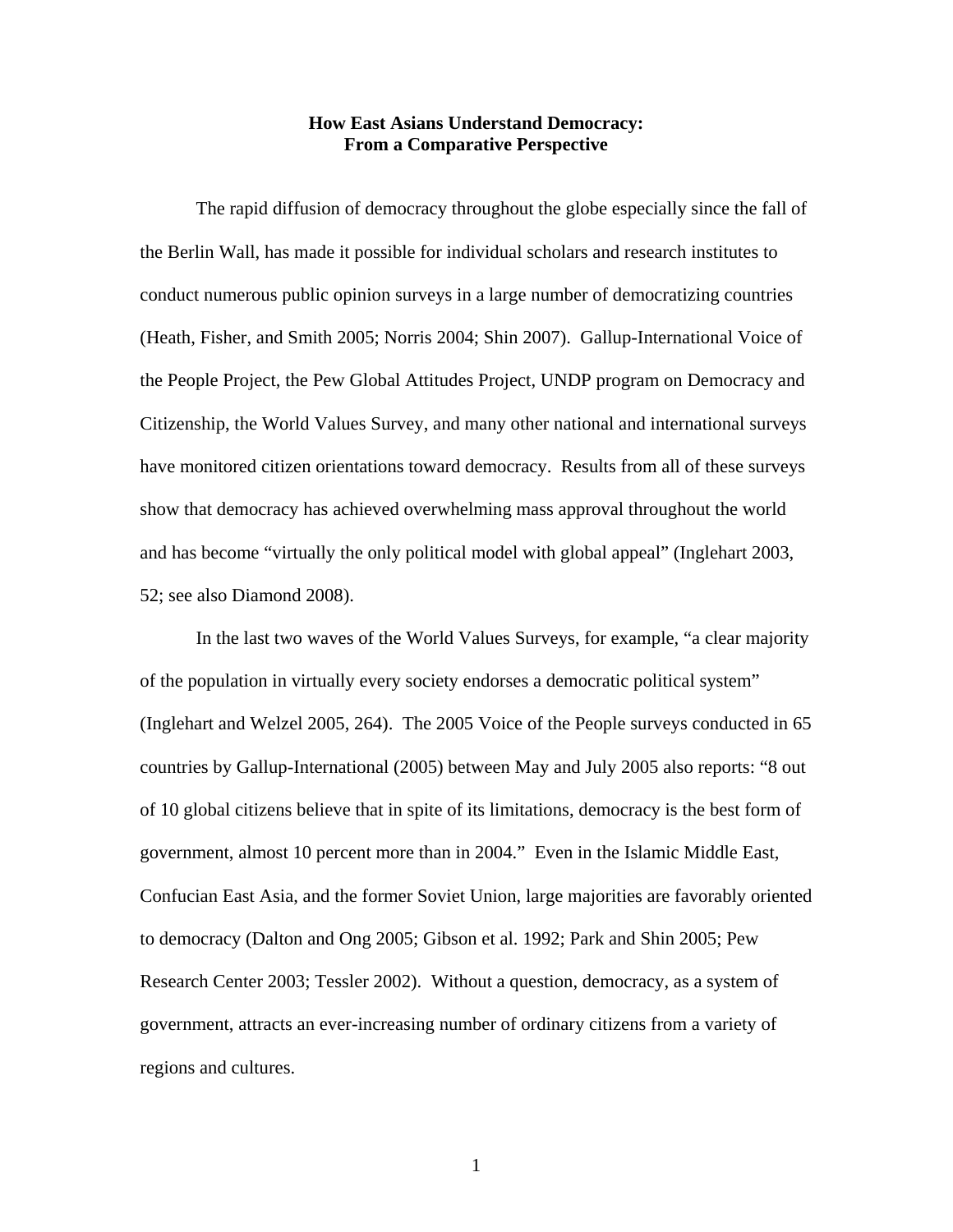What is still in question is how ordinary citizens understand democracy. For example, in what specific term or terms do ordinary citizens understand democracy? Which elements of democracy do ordinary citizens consider to be the most and least essential for its development their countries? Do these elements vary from nation to nation and/or region to region?

This paper seeks to answer these questions and others concerning how ordinary people understand democracy from cross-regional and intraregional perspectives. Do contemporary publics have a basic understanding of the meaning of democracy? If they do, do they understand it more in procedural or substantive terms? Do the mass publics of East Asia understand democracy similarly to the way people from other regions do? What are the most and least prevalent conceptions of democracy among East Asians? Do such conceptions vary significantly across the region of East Asia and its population groups? To address these questions, this paper analyzes a wide range of public opinion surveys that have been conducted in East Asia and other regions.

Our research proceeds in four stages. The following section reviews previous public opinion surveys on popular conceptions of democracy and highlights the surveys' key findings. The next section summarizes our earlier analysis of multiregional public opinion data, including data from forty-seven nationally representative public opinion surveys, and discusses three broad generalizations about the conceptions of democracy among contemporary publics. The third section tests these generalizations by analyzing the latest round of the East Asia Barometer (EAB hereafter) surveys conducted in 2006 and 2007. It also analyzes national and demographic differences in popular conceptions of democracy in East Asia. In the final section, we identify interregional differences in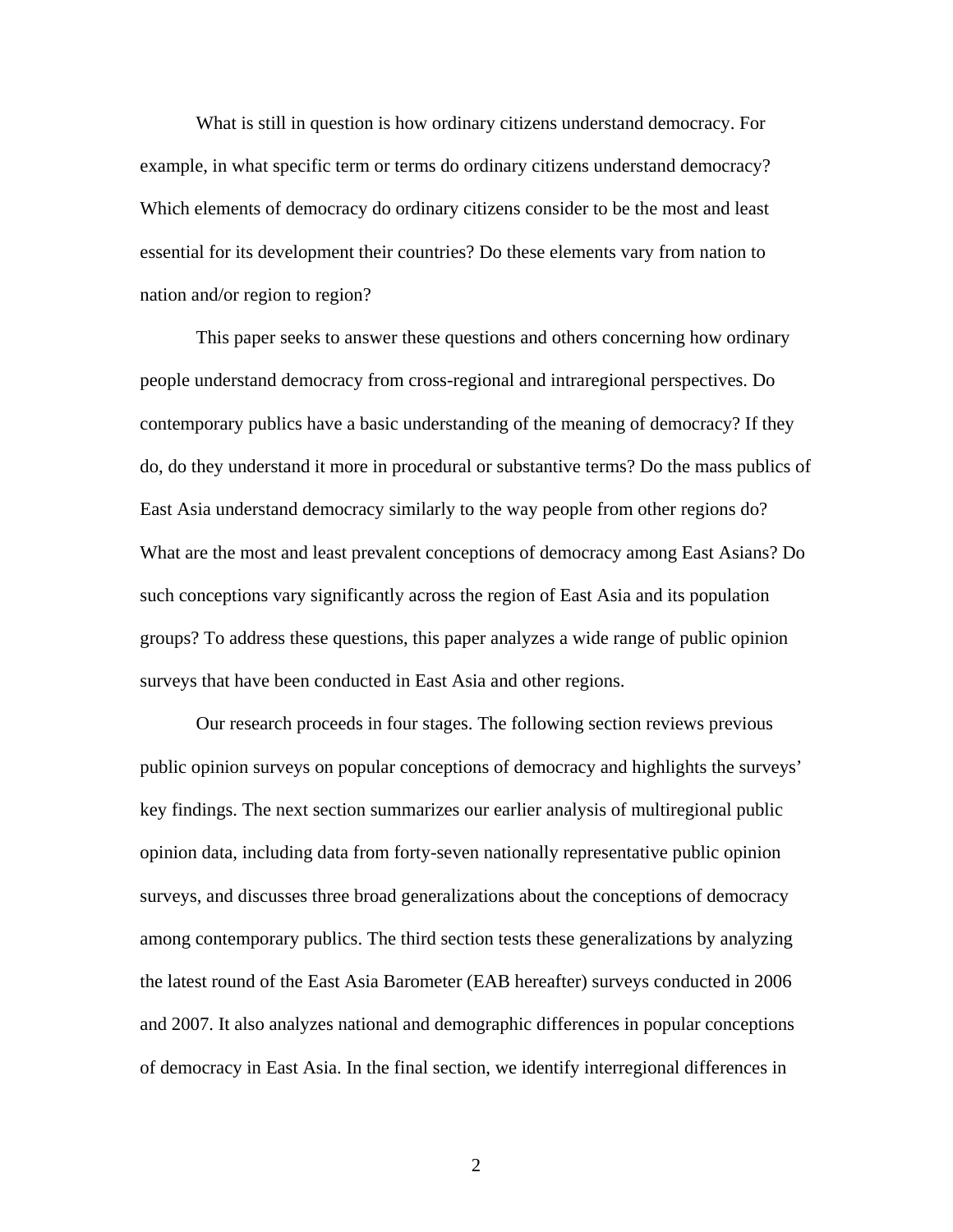the conceptions of democracy and highlight the notable characteristics of cultural democratization in East Asia.

#### **Previous Public Opinion Research**

For the past two decades, an increasing number of public opinion surveys have been conducted to explore conceptions of democracy among ordinary citizens (Baviskar and Malone 2004; Camp 2001; Canache 2006; Fuchs 1999; Miller, Hesler, and Reisinger 1997; Moreno 2001; Montero 1992; Ottemoeller 1998; Schedler and Sarsfield 2004). Three regional barometers, the Afrobarometer, the East Asian Barometer, and the Latinobarometer, have asked open-ended questions and encouraged respondents to talk about the meaning of democracy in their own terms. Some other national and multinational surveys have asked closed-ended questions and had respondents choose from a list one or more defining characteristics that corresponded most closely to their conceptions of democracy (McIntosh and Mac Iver 1993; Shin 1999). Still other surveys have asked both open-ended and closed-ended questions and compared responses to the two types of questions (Simon 1998; Fuchs and Roller 2006). Yet very few of these surveys have asked the same questions over a substantial period of time to track the evolving dynamics of democratic conceptions, particularly among citizens of emerging democracies. Moreover, only one survey has posed the same questions to both mass and elite samples to determine whether any discrepancies exist between the conceptions of democracy held by ordinary citizens and their political leaders (Miller, Hesli, and Reisinger 1997).

These national and multinational surveys were administered in two waves. The first wave of surveys included mostly single-country surveys, and all of them were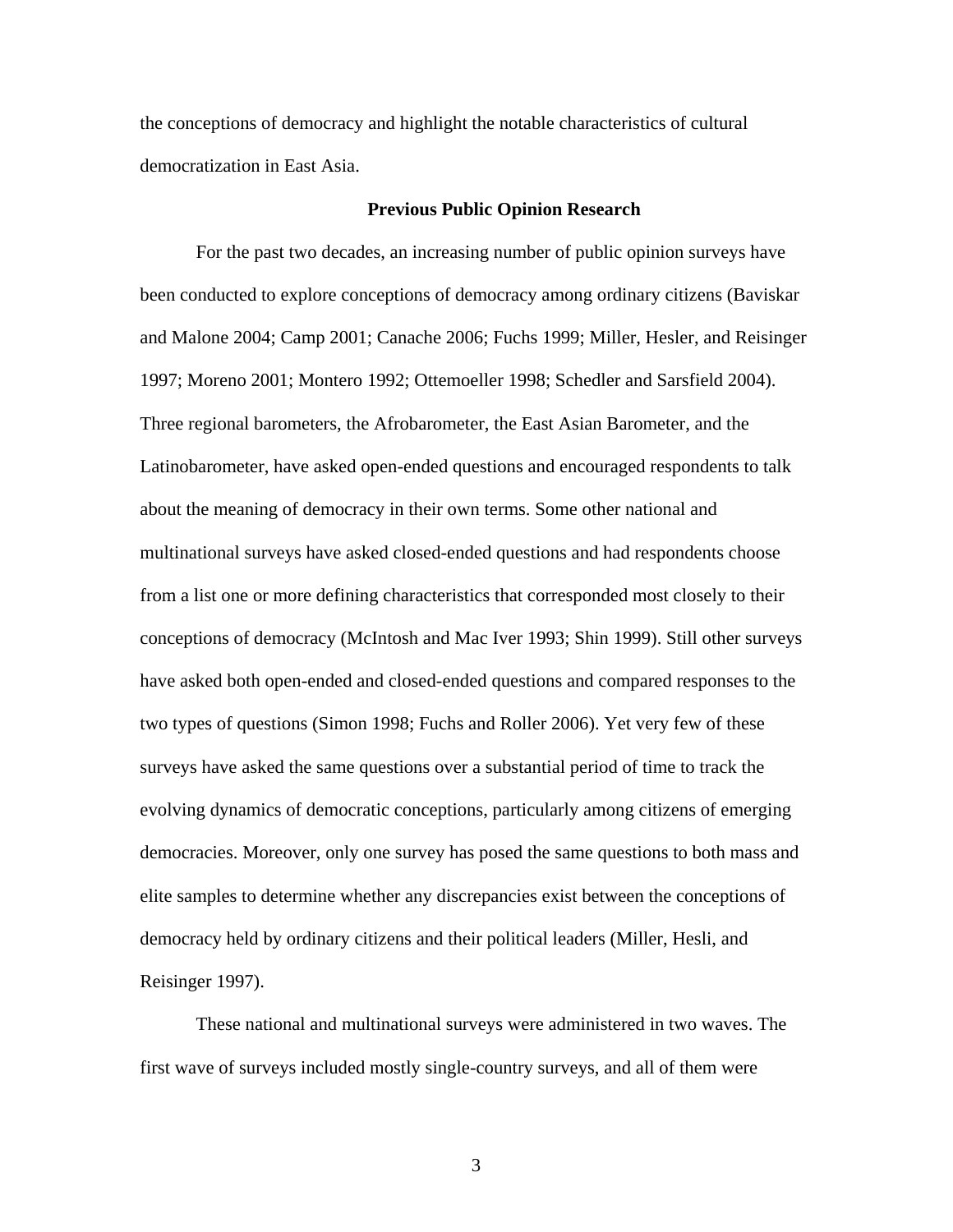conducted in Europe before the demise of communism in this region. These first-wave surveys include the early 1970 Dutch survey, the 1978 and 1986 Allensbach Institute surveys, the 1989 and 1990 Hungarian panel surveys, and the 1989 Spanish survey. The second wave of surveys were conducted after the fall of the Berlin Wall in November 1989, and they were mostly multinational surveys focusing on several countries within a region. This wave brought the surveys administered by the Afrobarometer, the East Asia Barometer, the Latinobarometer, and the Post-communist Citizen Project. Although these single-region surveys asked similar or nearly identical open-ended questions, no effort has been made to compare the patterns, sources, and consequences of popular conceptions of democracy across the represented regions.

#### **Approaches**

 National and cross-national public opinion surveys to date have asked two types of questions, open-ended and closed-ended, to ascertain popular conceptions of democracy (Mattes 2006). The open-ended approach is intended to address two specific questions. Do ordinary citizens have the capacity to recognize the concept of democracy? If they do, how do they define or understand it? The close-ended question, in contrast, is intended to determine what types of democratic conceptions are most and least popular among ordinary citizens, and how these types vary across the different families of democracies, emerging and old-consolidated. Both closed-ended and openended questions are occasionally asked together to "get a more complex picture about the democracy-interpretation of citizens" (Simon 1998).

The best example of the closed-ended approach is the USIS-commissioned surveys conducted in Hungary, Poland, Romania, and Bulgaria between early 1991 and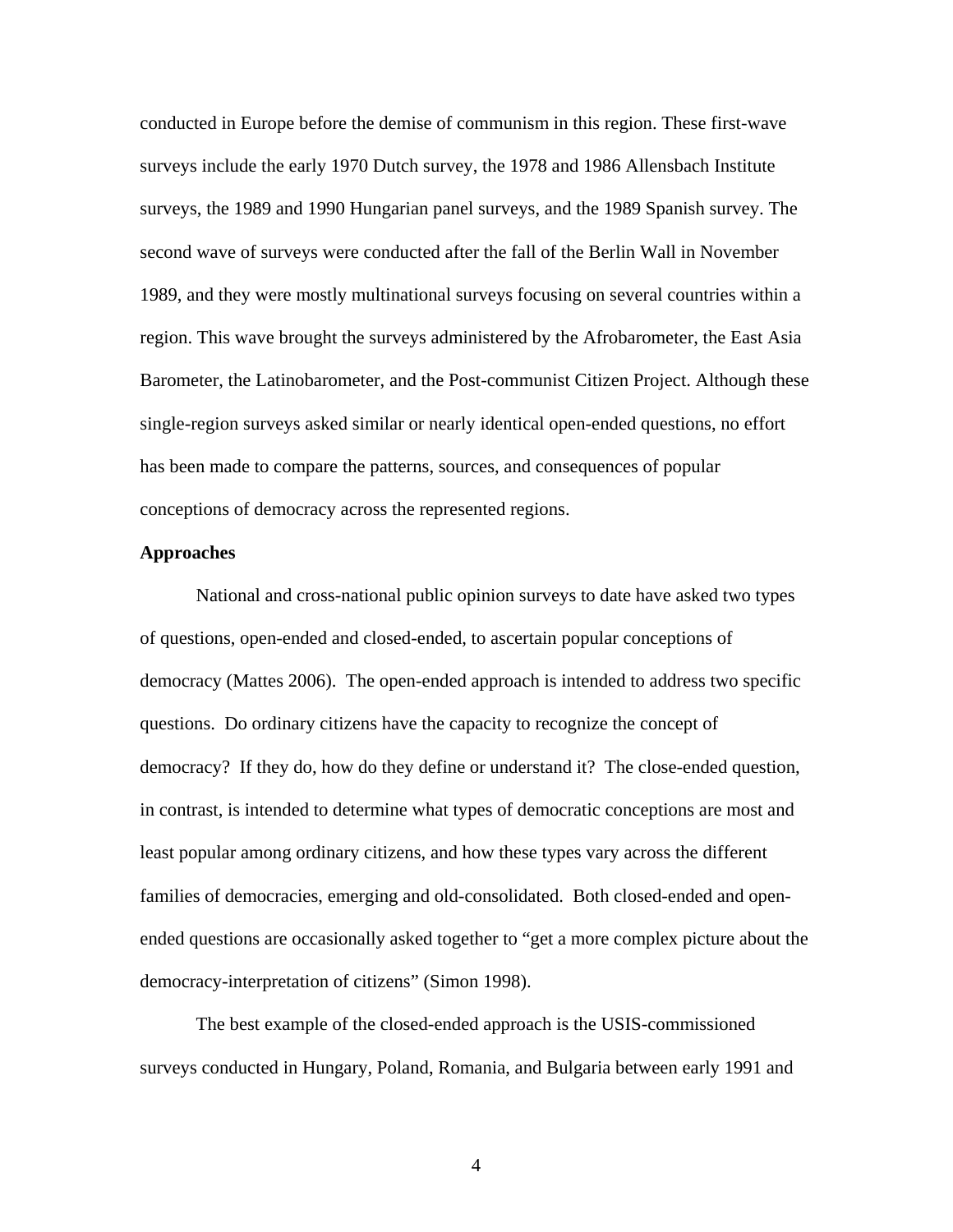early 1993 (McIntosh and Mac Iver 1993). In these surveys, respondents were asked to weigh six values—three political and three economic—and choose the one they considered most important to their country's democratic development. Their responses to this closed-ended question were compared to what was known in three old democracies in Europe, including Britain, France, and West Germany. While the publics of the consolidated democracies in Western Europe emphasized the political values of political freedom, party competition, and a fair justice system, those of the new Eastern European democracies gave more weight to the economic values of prosperity, equality, and security. This pattern of conceptual differences was confirmed in the 1993 Korea Barometer survey in which two-thirds of the masses chose economic rights over political rights (Shin 1999, 60).

In the past five years or so, more multinational public opinion surveys have begun using the open-ended approach. The 1998 Hewlett survey directed by Roderic Ai Camp asked a pair of open-ended questions to compare popular conceptions of democracy in three Latin American countries. Since then, three regional barometers—the Afrobarometer, the Asian Barometer, and the Latinobarometer—asked an open-ended question to address the same matter. These multinational surveys were all alike in requesting respondents to define democracy in their own words. Yet they were not all based on the same notion of democracy. The Hewlett survey, for example, treated democracy as a single-dimensional concept and thus allowed respondents to identify only one property. The three regional surveys, on the other hand, treated democracy as a complex concept and allowed respondents to name up to three of its properties.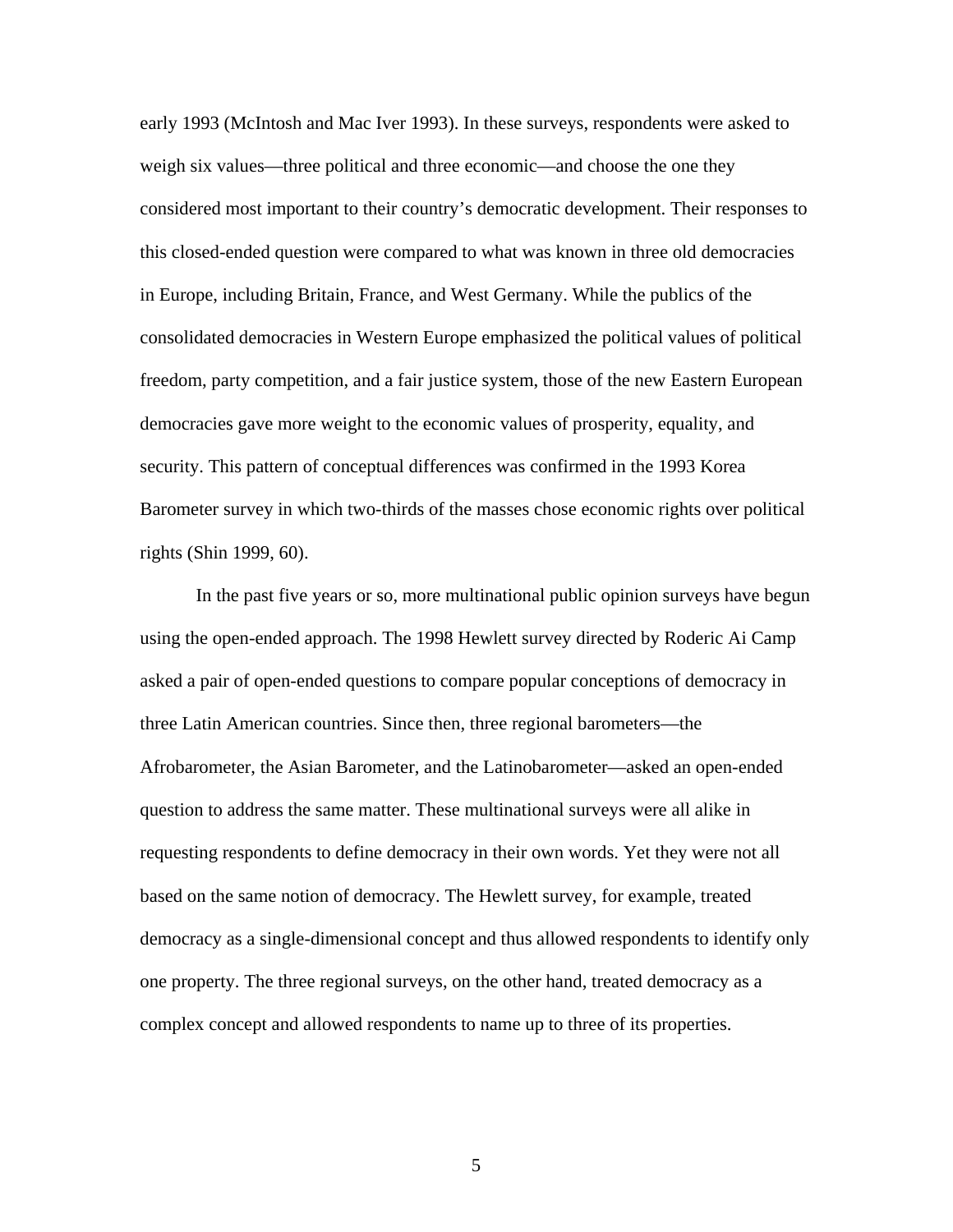In contrast, the 1992 and 1995 surveys conducted in Russia and the Ukraine allowed their samples of average citizens and elites to identify all of the political and other values and practices they associated with democracy (Miller, Hesli, and Reisinger 1997). The number of their responses was counted to determine their levels of cognitive development concerning democracy. This analysis was based on the premise that "citizens who have more to say about the meaning of democracy has [sic] more fully developed cognitions of democracy than those who say little or [have] nothing to say about it" (Miller, Hesli, and Reisinger 1997, 164). In addition, the particular types of values and practices the two samples associated most frequently with democracy were compared to determine whether the leaders and masses of these post-communist countries were sharing a common political democratic culture.

The Post-communist Citizen Project directed by Samuel Barnes and Janos Simon (1998) asked both closed and open-ended questions. Their surveys conducted in 11 Central and Eastern European countries first asked closed-ended questions to determine whether decades of communist rule were effective in "homogenizing" mass political attitudes. Specifically, it asked respondents to rate on a 4-point scale the relevance of 11 political and other values to democracy. In addition, the project asked an open-ended question: "What does democracy mean for you?" Responses to the closed-ended questions were analyzed to identify the most and least important categories of democratic components and to compare the patterns of their distribution across 13 former communist countries. Responses to the open-ended question were analyzed to assess the ability of the mass publics to define democracy, and identify the most and least popular images of democracy among the masses of each society.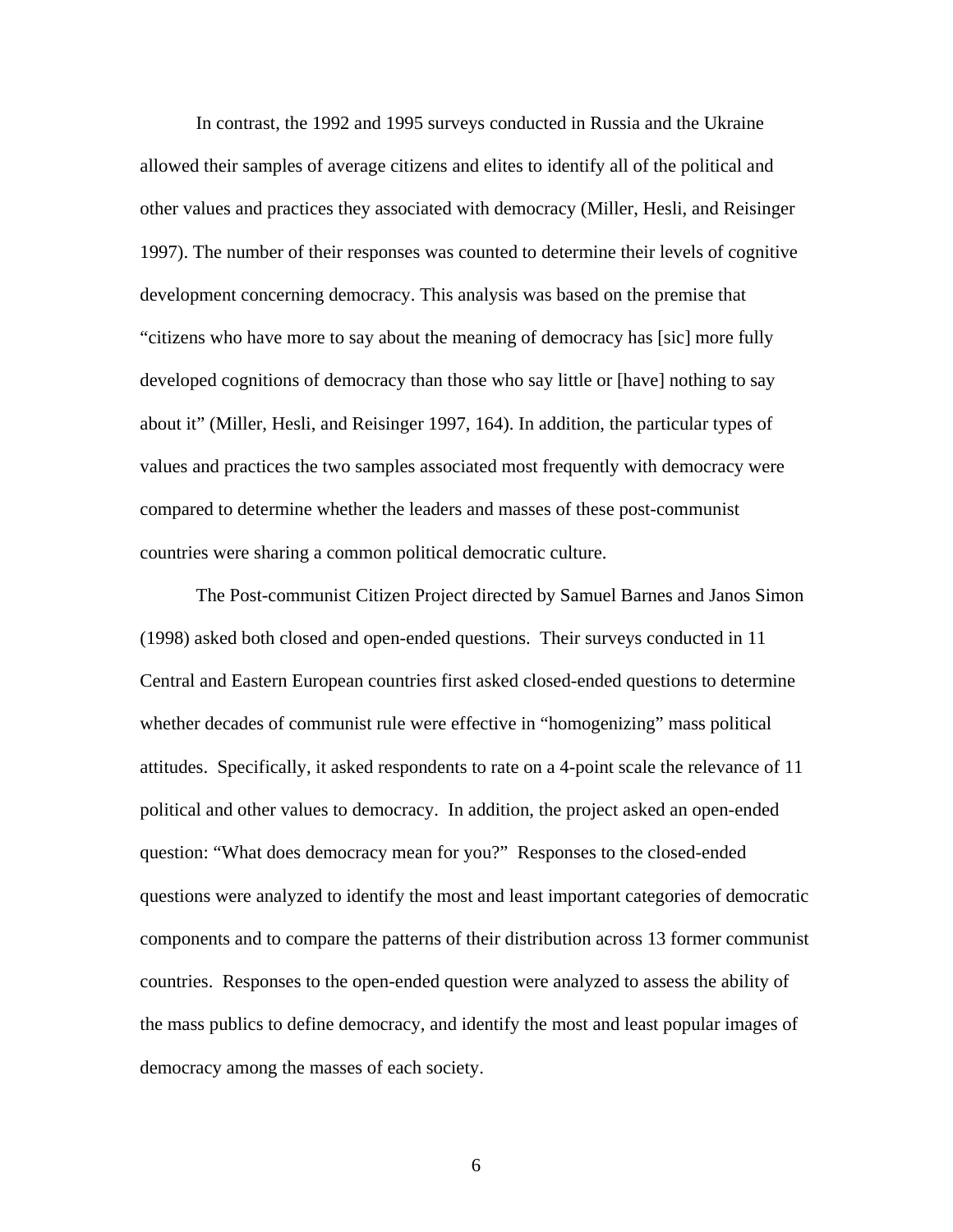## **Levels of Awareness**

Are ordinary citizens capable of conceptualizing or defining democracy in their own words? If they are, how do they understand it? Do they impute positive or negative meanings to it? Do they understand it primarily in procedural or substantive terms? Do their understandings have a narrow or broad basis? The public opinion surveys to date have sought to address at least some of these questions. All of these questions, however, can be addressed only with responses to the open-ended questions that allowed respondents to view democracy as a multi-dimensional phenomenon and identify multiple properties.

 The national and multinational surveys discussed above, when considered together, clearly show that the ability of the masses to define democracy or their democratic awareness varies considerably across countries and different periods of time. In the Russian and Ukraine surveys discussed above, for example, more than nine-tenths of their elite samples and more than two-thirds of their mass samples were able to give at least one answer to the open-ended question, confirming the salience of democracy (Miller, Hesli, and Reisinger 1997, 166). In other post-communist countries, the level of cognitive capacity was found to vary more greatly, from a low of 66 percent in Romania to a high of 87 percent in Czechoslovakia (Simon 1998). According to the two panel surveys conducted in Hungary during the 1989-1993 period, the percentage of ordinary citizens who were cognitively capable of recognizing democracy and defining it in their own words increased by 12 percentage points from 72 to 84 percent over a four-year period (Simon 1998, 105).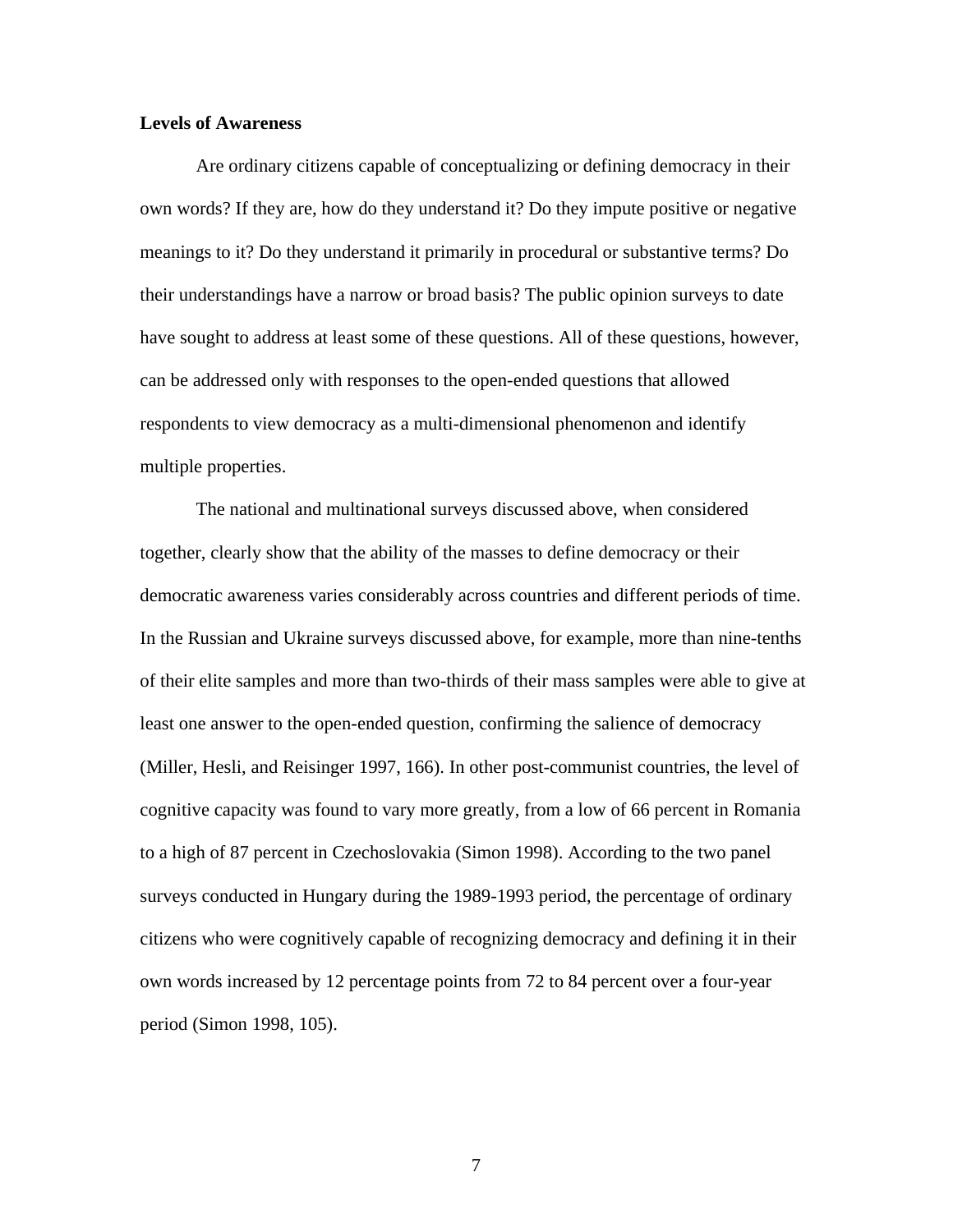According to the first-round surveys of the Afrobarometer and the East Asia Barometer, the cognitive capacity of Africans and East Asians varies a great deal more than what was observed in East and Central Europe. In Africa, those who are able to recognize democracy range from a low of 58 percent in Lesotho to a high of 98 percent in Nigeria (Bratton, Mattes, and Gyimah-Boadi 2005, 66). In East Asia, nearly every Korean (99%) was able to define democracy, while less than two-thirds of the Japanese (64%) and the Chinese (65%) were able to do so. Despite such large differences across countries within each of these two regions, majorities of citizens in every African and East Asian country are familiar with the concept and capable of defining it. This finding contrasts sharply with the finding from Mexico's 2003 National Survey on Political Culture that "over 60 percent of respondents were unable or unwilling to produce an answer" (Schedler and Sarfield 2004, 2).

#### **Types of Conceptions**

Among the citizens cognitively capable of discussing the meaning of democracy in their own words, overwhelming majorities understood it positively rather than negatively. In twelve Southern African countries, a total of only one percent gave a negative definition for democracy. More notable is that "no politically aware person came up with a negative definition" in half of these countries (Bratton, Mattes, and Gyimah-Boadi 2005, 69). In addition, in all seven East Asian societies, small minorities of five percent or less offered negative views of democracy. In every African and Asian country, only a very small minority refused to view democracy as essential for the good life for themselves and their country. When negative conceptions were compared across the masses and elites of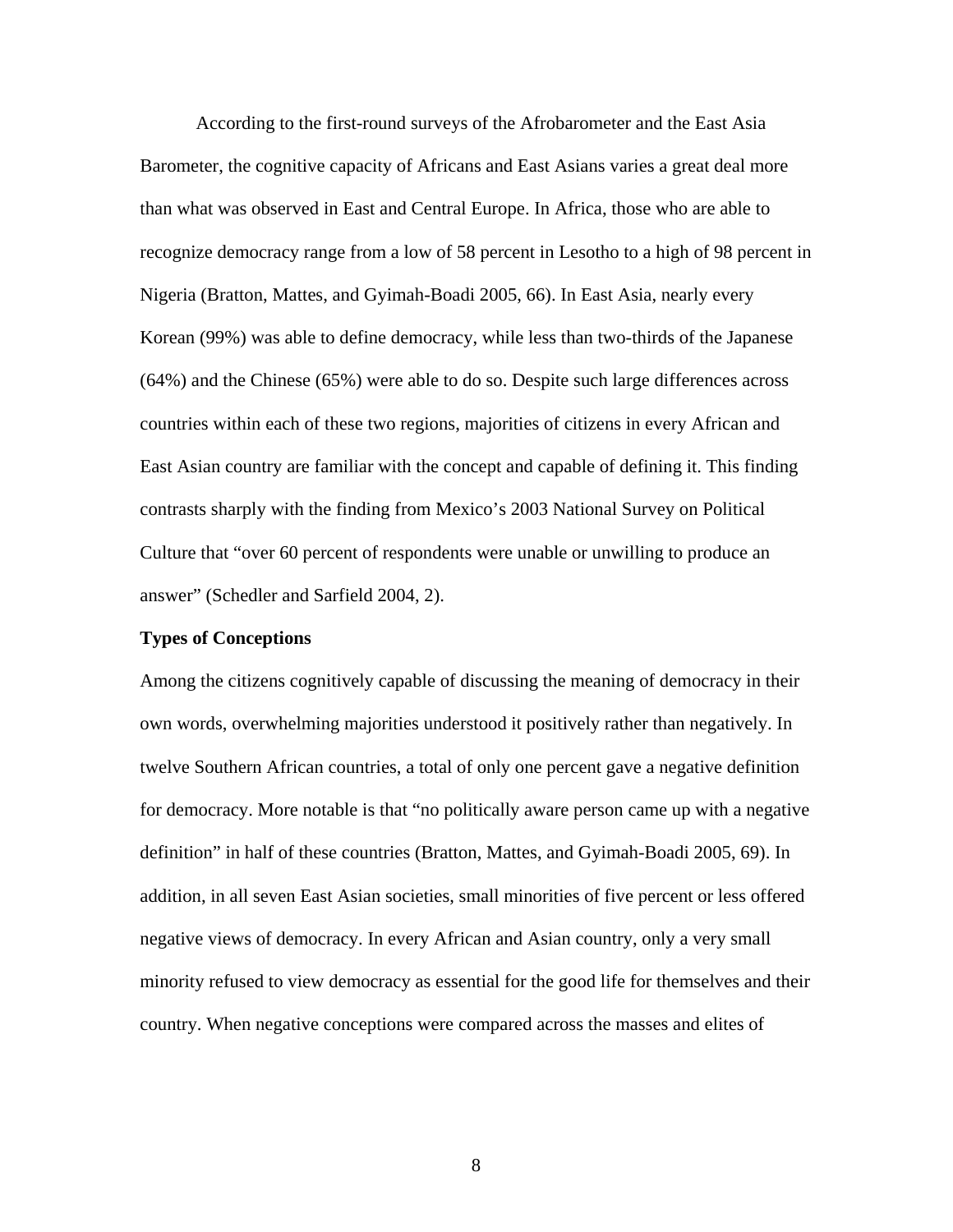Russia and the Ukraine, the masses were found far more critical of democracy than the elites (Miller, Hesli, and Reisinger 1997, 170).

 Do ordinary citizens, with relatively little knowledge and experience with democratic politics, view democracy as a phenomenon with single or multiple properties? When allowed to name up to three properties, most survey respondents volunteered only one. In Africa, for example, 59 percent associated it with a single property while 14 and 5 percent associated it with two and three properties, respectively. In East Asia, 21 and 12 percent offered two and three definitions, respectively. In emerging democracies, singledimensional conceptions are known to be far more prevalent than multidimensional conceptions among the mass citizenry. Among elites in post-communist societies, however, multidimensional conceptions were found to be almost equally or even more popular than uni-dimensional ones (Miller, Hesli, and Reisinger 1997, 166).

 What particular sorts of regime properties do ordinary citizens associate with democracy most and least frequently? To address this question, previous studies have developed several pairs of categories and classified a multitude of divergent responses according to these pairs. The mostly commonly used pairs include: (1) procedural versus substantive; (2) political versus economic; and (3) liberal versus non-liberal. When comparative surveys of thirteen Eastern and Central European countries asked an openended question in 1998-2001, "liberty and basic rights" was the first answer given by an average of 49 percent of their citizens (Fuchs and Roller 2006, 78). When asked the closed-ended question with a list of twelve possible meanings, at least 50 percent of each national sample chose five characteristics as having "a lot to do with democracy." These five— political liberties, multiparty system, participation rights of citizens, equal justice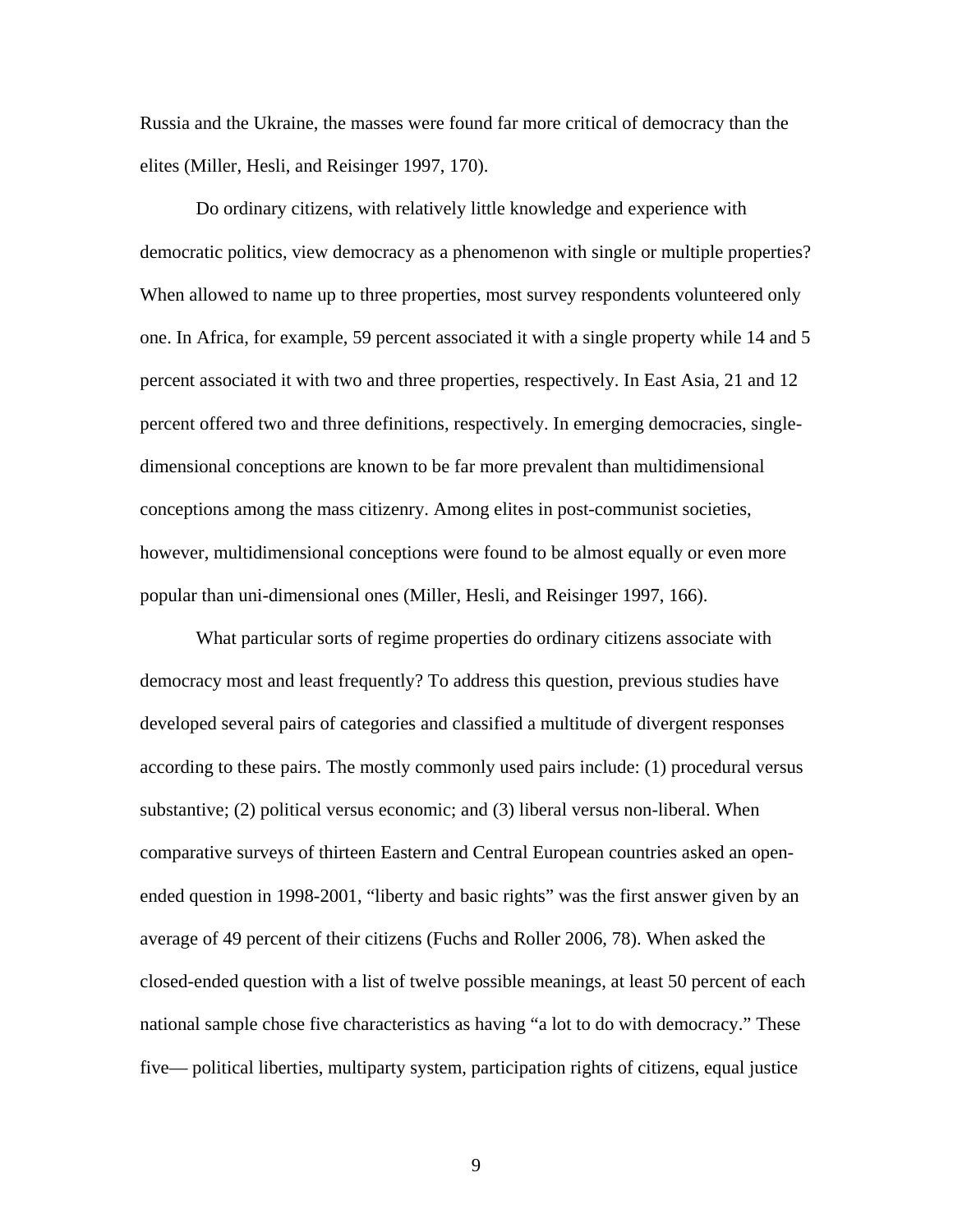before the law, and equal rights for women—represent the core values and practices of liberal democracy (Diamond 1999). Other previous surveys have also revealed the prevalence of liberal political values and practices in popular conceptions of democracy.

# **How Contemporary Publics Understand Democracy**<sup>1</sup>

Are contemporary publics capable of understanding democracy? If they are, how do they conceptualize its meaning? To address these questions, we have compiled data from all of the available major cross-national surveys that have used a common openended question concerning the meaning of democracy. These include (1) the Postcommunist Citizen surveys conducted in eleven Central and Eastern European countries during the period of three years beginning in 1990 (Barnes and Simon 1998); (2) the first round of Afrobarometer surveys (www.afrobarometer.org) conducted in ten countries; (3) the first round of the East Asia Barometer surveys ([www.asianbarometer.org\)](http://www.asianbarometer.org/) conducted in seven countries and one dependent territory; and (4) the 2002 Latinobarometer surveys ([www.latinobarometro.org\)](http://www.latinobarometro.org/) conducted in seventeen Central and South American countries. Merging the data from these and other national and international surveys yielded results from 47 democracies, including four established democracies (the United States, Austria, Japan, and Spain). Responses from these established democracies served as a reference for the new democracies and developing political systems.

Because each project independently coded the responses, we used the available codings to construct comparability among the different coding systems. The resulting cross-national data are admittedly imprecise (although they are probably more comparable within projects than between projects). However, these data provide valuable insights into public thinking, and the results do present a surprisingly consistent view of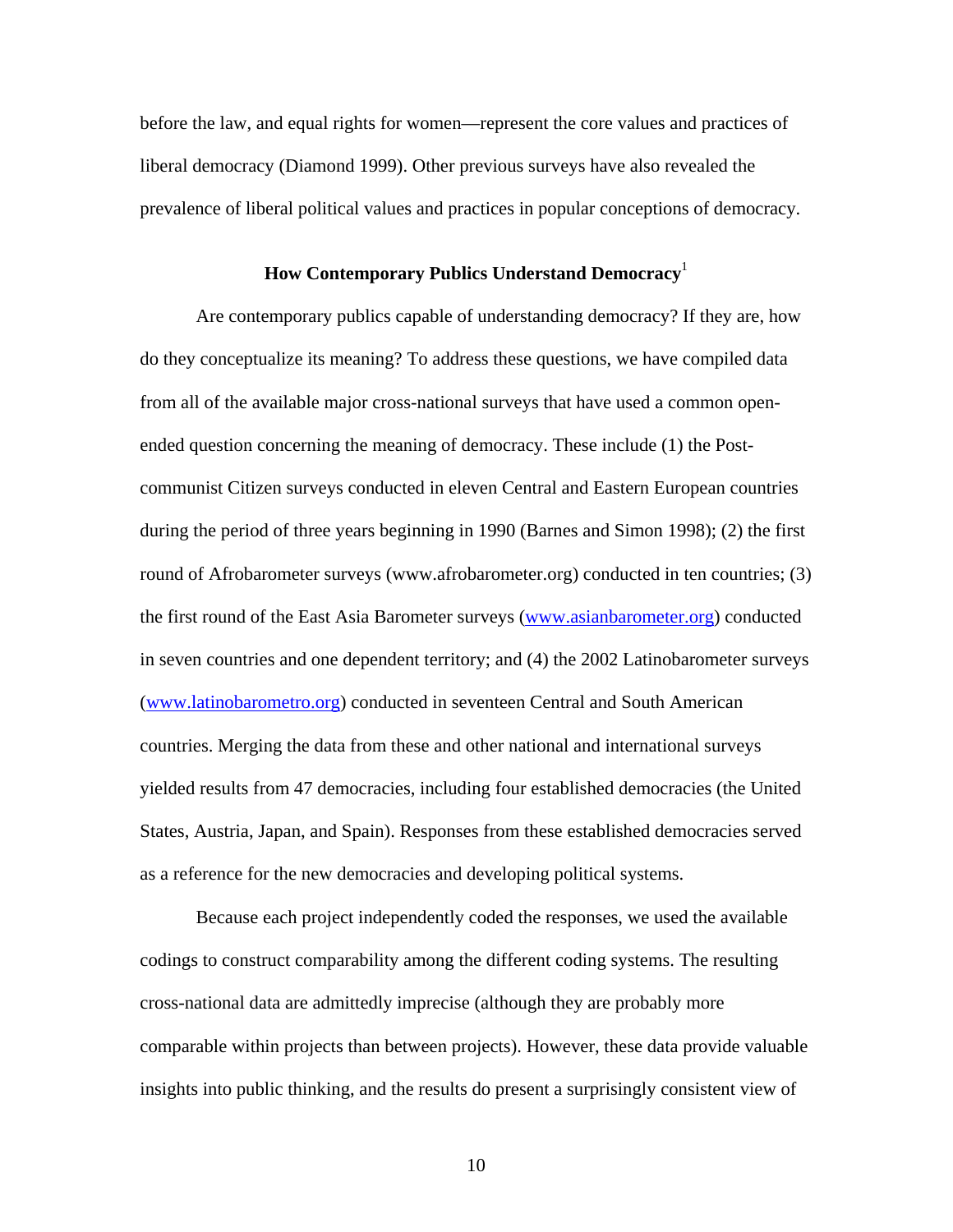how ordinary people conceptualize the meaning of democracy. We will therefore focus on broad cross-national patterns rather than specific percentages from any single nation.

Table 1 displays five categories for the responses to the open-ended survey question. The first column includes responses that define democracy in terms of *civil liberties and citizen rights*. The second column includes a variety of responses coded under the heading *political process*. This includes definitions of democracy as rule by the people, elections, majority rule, or open and accountable government. The third column presents responses that are broadly classified as *social benefits*, which includes social and economic development, references to equality or justice, or peace and stability. The fourth column, a "residual category," presents miscellaneous responses that do not fall under the other headings, mostly because of coding variation. The fifth column presents the percentages who do not offer any substantive definition. To those individuals, democracy is a concept largely devoid of meaning.

#### [Table 1 here]

One of the most striking findings is that most people in most nations do offer some definition of democracy. In the four established democracies in this set—the United States, Austria, Japan, and Spain—about a quarter of the public did not provide a definition (26%). Interestingly, about the same percentage of respondents (27%) in the less established democracies also failed to provide a meaning. The citizens in ten Afrobarometer nations are more likely to offer a definition of democracy than are citizens of Spain or Japan. A large majority in several Asian and Latin American nations also offer definitions. Only in Brazil in 2001 did a majority of the public fail to register a response; several other Latin American nations also score relatively low in democratic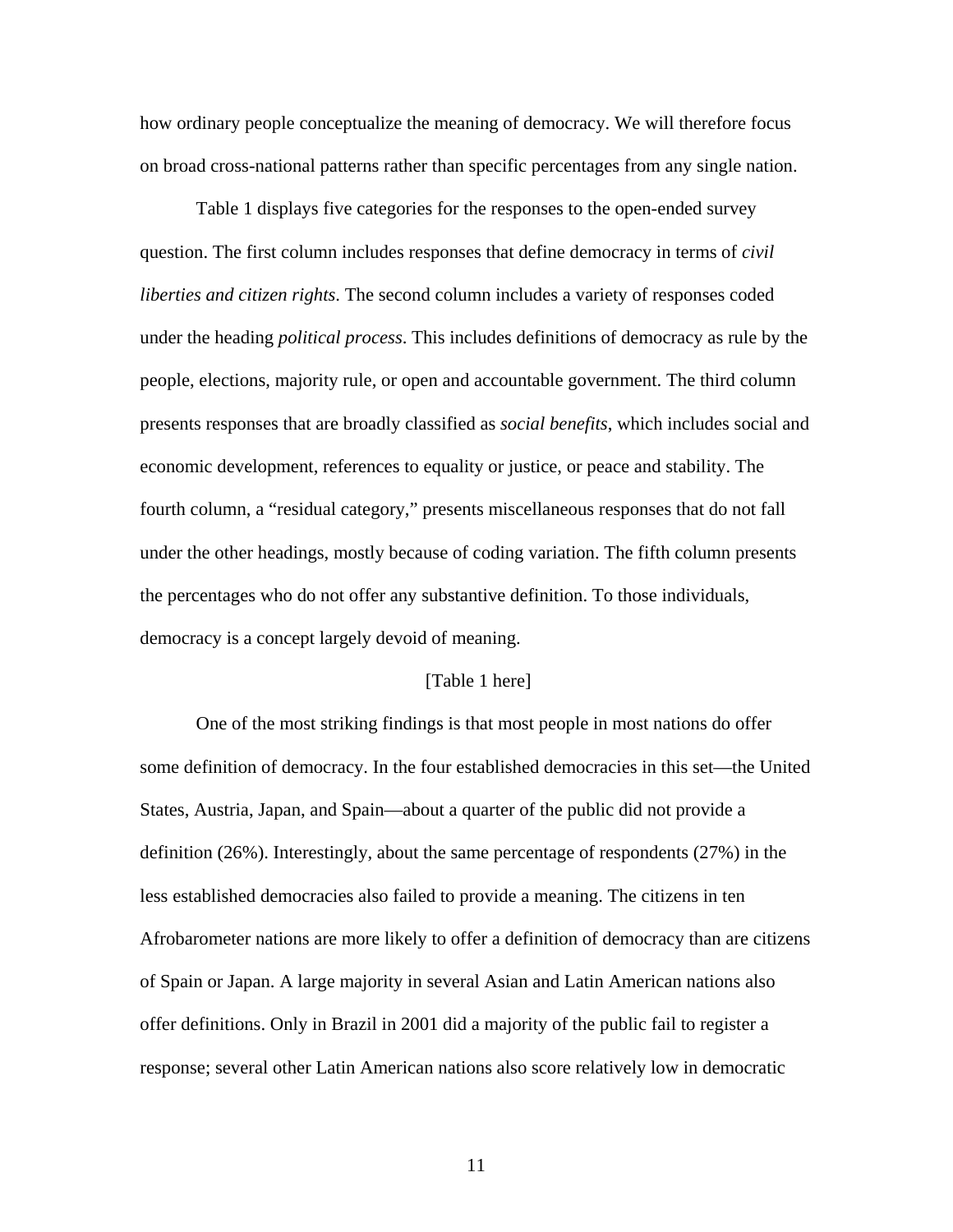awareness, which seems to be a persisting aspect of the Latin American political experience (Latinobarometer 2002).

The simple awareness of the term "democracy" and the willingness to express a definition is a basic measure of the meaningfulness of this concept to contemporary publics. More important, of course, is the content of the offered definitions. Here, also, the results are different from what many of the skeptics have assumed. Definitions of democracy in terms of social benefits are low in most nations, averaging about a sixth of all responses (see Figure 1). Furthermore, in several countries, answers coded under this heading are more often about social equality, justice, and equality of opportunities than about blatant economic benefits such as finding a job, providing social welfare, or economic opportunities. For instance, relatively large percentages of the publics in Korea, Mongolia, South Africa, and Chile are coded as defining democracy in terms of social benefits, but in each case more than three-quarters of these responses involve social justice and equality, and only a small percentage are listed under the subheading of social and economic development. These results thus undercut claims that when average citizens say they want democracy what they really want is higher living standards and other benefits.

#### [Figure 1 here]

Equally striking is the broad identification of democracy in terms of rights and civil liberties. Figure 1 reveals that in 36 of the 47 (76%) countries surveyed, liberty or freedom was the most-often mentioned property of democracy. A careful scrutiny of the data reported in Table 1 reveals that a majority or near majority mentioned those values in 23 of those countries (49%). In both established and new democracies, this type of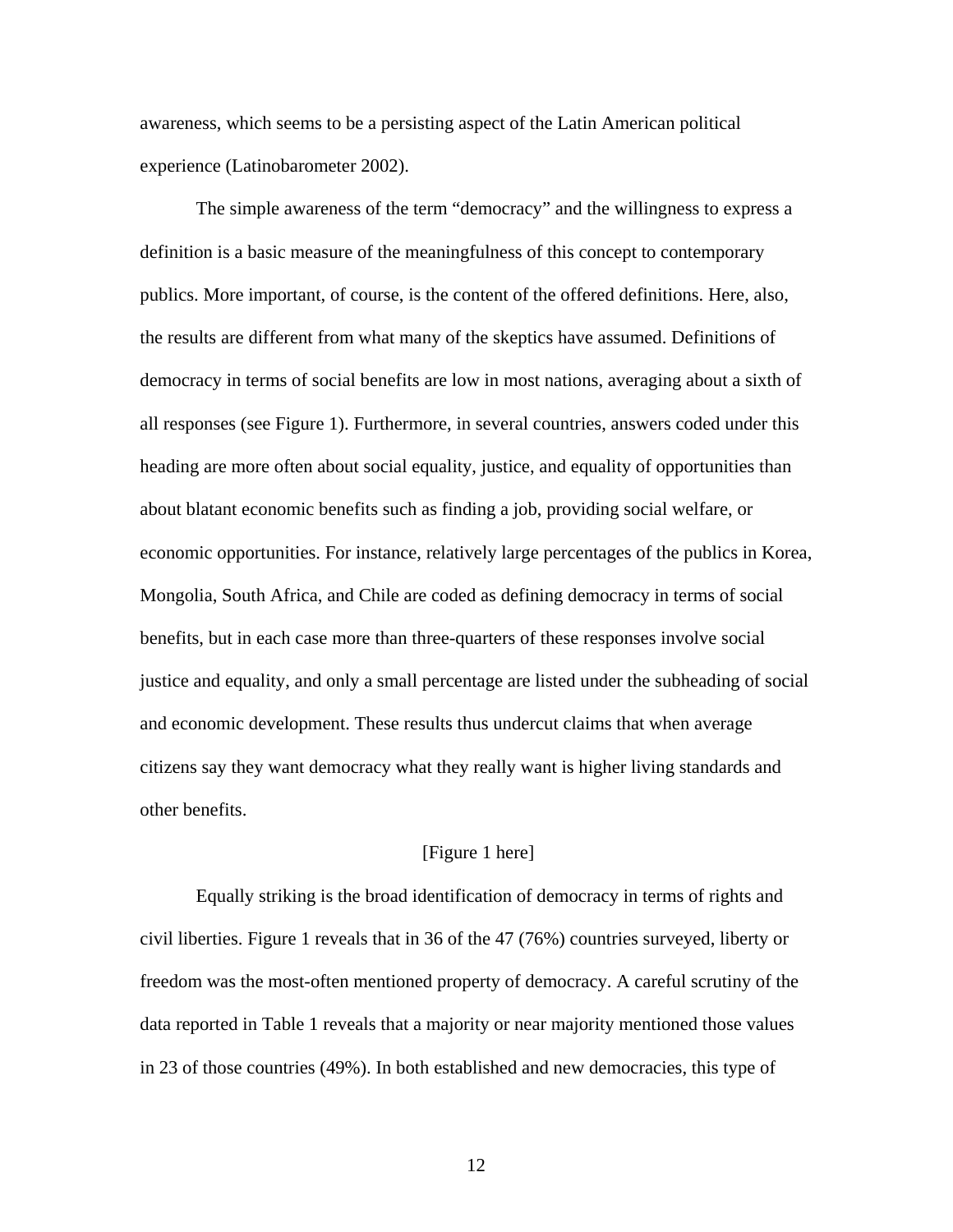liberal conception is the modal response; it is what most people think of when they think of democracy. This is significant for several reasons. First, this implies that people think about democracy more in terms of its intended outcomes—freedom, liberty and rights than its means. Definitions of democracy in terms of elections, majority rule, and other democratic procedures are less than one-fifth as frequent as definitions citing political freedom and social benefits (see Figure 1). In other words, people understand that electoral and constitutional democracy is not enough; to most people the real meaning of democracy is in what it produces.

Second, the wide breadth of freedom/liberty responses across an array of nations is impressive although their breadth varies considerably across the four regions of Africa, Asia, Europe, and Latin America (see Figure 2). We might expect such rights consciousness within the United States (and it does clearly appear in the American responses); however, even in poor nations, such as Zambia and Malawi, where there are modest literacy levels, low living standards, and limited access to media and other information sources, the average citizen primarily gives examples of rights and liberties when asked what democracy means to them. It is, perhaps, a testament to the strength of democracy that citizens in even the most unlikely national circumstances express such an understanding of the concept.

#### [Figure 2 here]

These results suggest that an understanding of democracy has diffused widely around the globe. No longer should democracy be viewed as a Western concept, understood only by affluent and well-educated citizens in established advanced industrial democracies. Instead, democratic values should be considered broadly held principles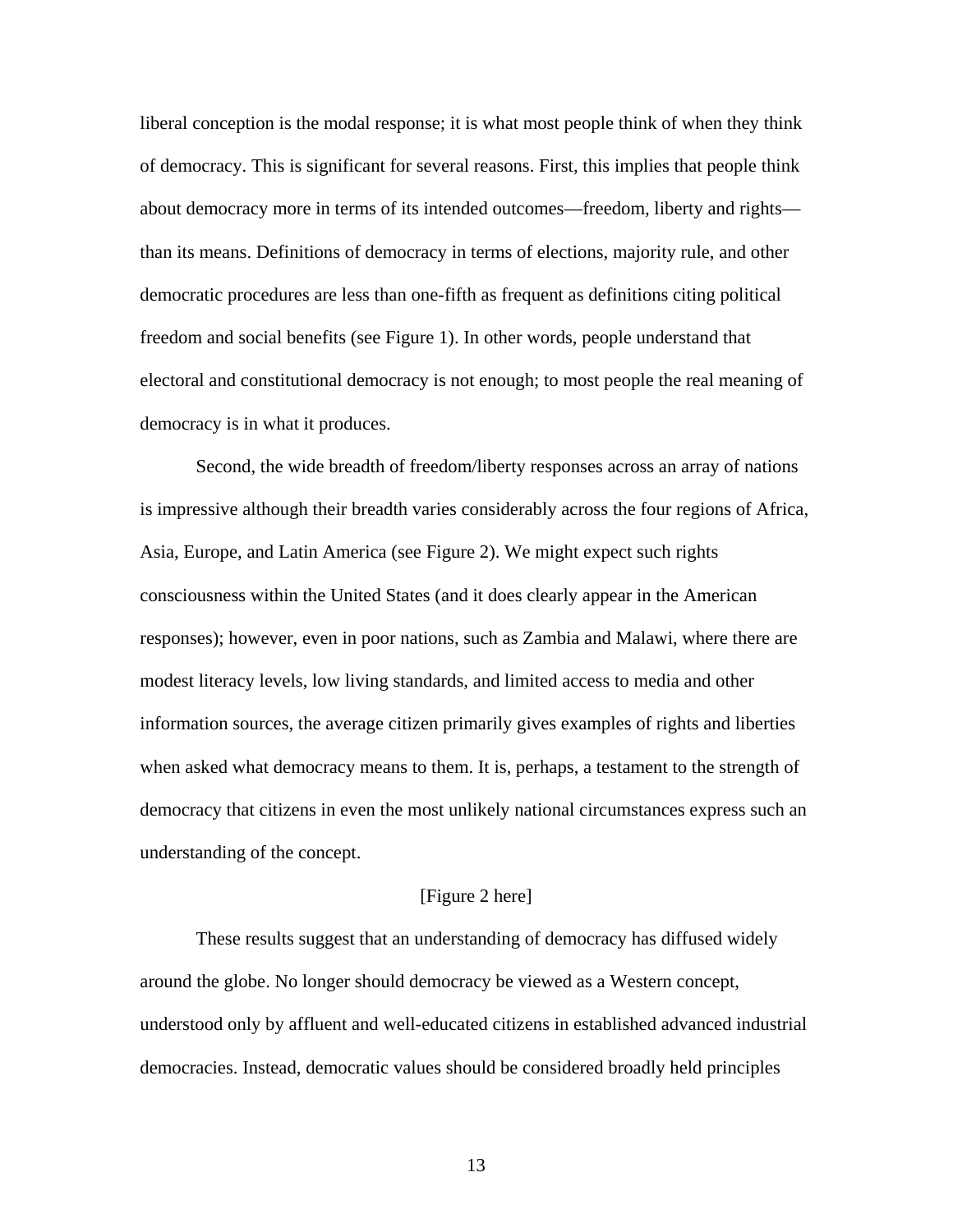understood by most citizens in developing nations. The results also suggest that the liberal conceptions of democracy are the most prevalent around the globe and that contemporary publics value liberty more than any other democratic attribute.

Nonetheless, the responses analyzed above are not enough evidence for us to determine whether ordinary people in new democracies, like their peers in established democracies, actually view freedom or liberty as the most essential or important property of democracy. As Ronald Inglehart (1987) points out, the preferences of values and their priority cannot be considered the same thing. To estimate the priority of liberty as a property of democracy, therefore, we need to analyze responses to the closed-ended question that ask ordinary people to prioritize various properties, including freedom. The second round of the EAB surveys asked such a question together with a closed-ended question.

#### **How East Asians Understand Democracy**

The findings presented above make it clear that democracy is a concept referring to a variety of things; it is also a concept difficult for ordinary people to grasp or define (Andreas and Rodolf 2007; Dalton, Shin, and Jou 2007; see also Collier and Levitsky 1997; Dahl 1989, 1997; Diamond 1997). Are East Asians capable of understanding what democracy means? If they are, are they capable of defining it in their own words? What properties do they name most and least often as its constituents? Are they also capable of weighing the various properties of democracy and identifying one as the most essential? Do they consider political procedures more essential than substantive outcomes? All these questions need to be addressed in order to determine the levels and patterns of East Asians' cognitive competence in democratic politics.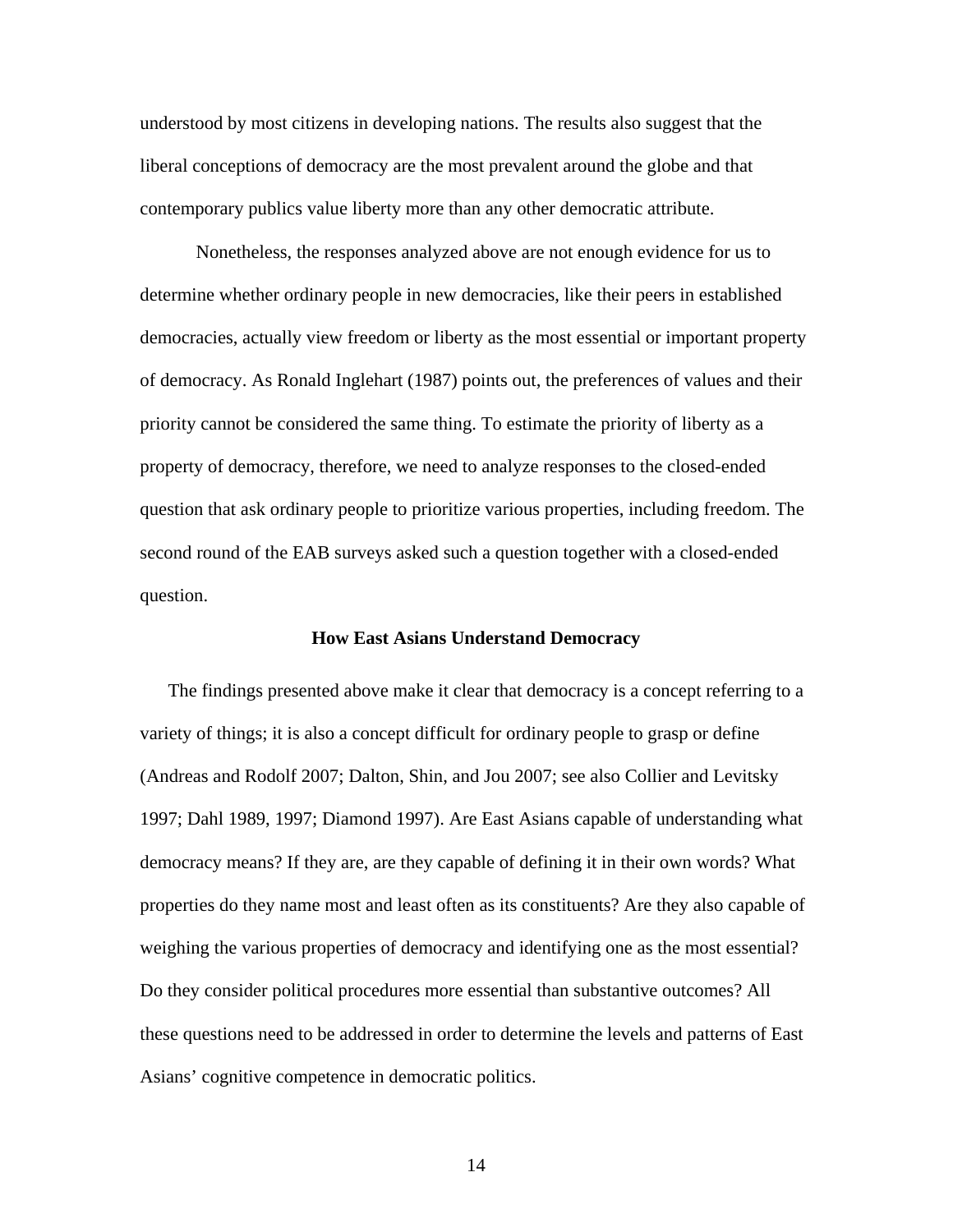To begin, we selected a pair of questions from the latest round of the East Asia Barometer surveys conducted in ten different countries in 2006 and 2007. The first openended question asked respondents to define democracy in their own terms.<sup>2</sup> The second closed-ended question asked them to consider four well-known properties of democracy and choose the one which they considered the most essential. The well-known properties are (1) opportunities to change the government through elections, (2) freedom to criticize those in power, (3) reducing the gap between the rich and the poor, and (4) guaranteeing basic necessities. The first two were intended to tap procedural conceptions of democracy, while the last two to tap substantive conceptions.

How well do East Asians understand democracy? We estimate their overall capacity to understand democracy by determining whether they answered none, one, or both of the questions tapping, respectively, the properties of democracy and the relative importance of those properties. Table 2 shows that about two-thirds (67%) of the East Asians surveyed were able to answer both questions, while a little over one-quarter (27%) answered only one. Those who were completely incapable of understanding democracy, as evidenced by their failing to answer either of the two questions, constitute a very small minority of 6 percent.

## [Table 2 here]

Of the nine countries listed in Table 2, three, Thailand, Indonesia, and Vietnam, have nearly one-tenth of their populations or slightly more that are *fully incapable* of understanding democracy. In all of the other six countries, fewer than one out of twenty has no understanding of the meaning of democracy. Those *fully capable* of defining democracy also varies considerably across the countries, from a low of 53 percent in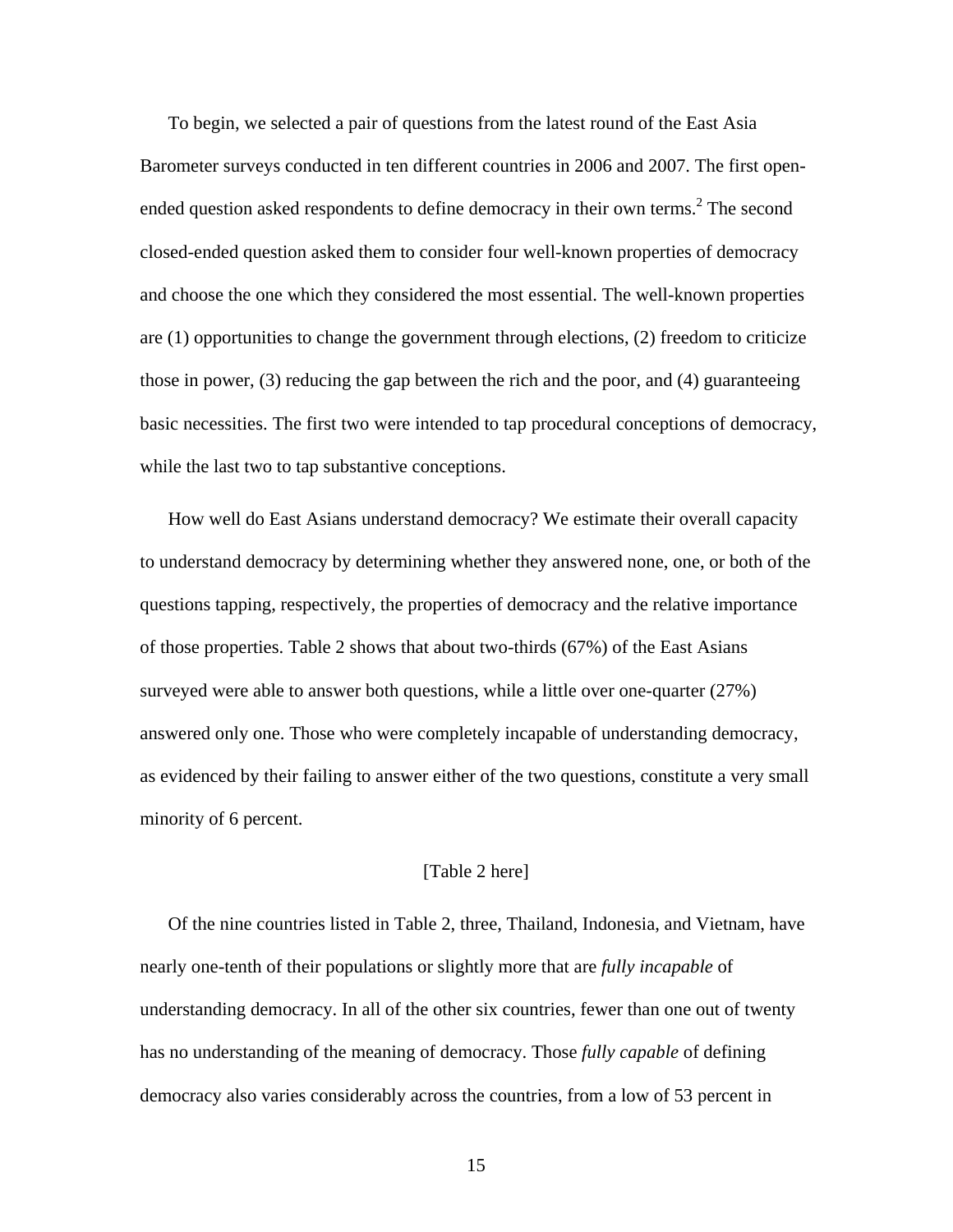Thailand to 92 percent in South Korea. The fully capable account for more than threequarters of the population in five of the nine countries, including South Korea, Mongolia, Taiwan, Singapore, and Vietnam. These countries are not all highly modernized; nor are they all democratic countries. In East Asia, it appears that exposure to modernization and democratic politics are not the keys to unlocking popular understanding of democracy.

How many East Asians are cognitively able to define democracy in their own words**?**  Table 3 shows that about seven-tenths (71%) were able to do so. By this criterion, East Asians are slightly less capable of defining democracy than Southern Africans, 78 percent of whom could offer a definition (Bratton, Mattes, and Gyimah-Boadi 2005 66). In all nine countries surveyed, clear majorities were able to define democracy (see Table 2). The size of these majorities, however, varies considerably. In South Korea, nearly everyone (96%) can define democracy in his or her own words. In Thailand, on the other hand, less than two-thirds (64%) can do so. What causes this difference among East Asian citizenries? The finding that Mongolians are more likely to be able to define democracy than the Taiwanese indicates that socioeconomic modernization is not a cause of broader understanding, while the finding that the Vietnamese are more likely to offer a definition than Filipinos and Indonesians indicates that neither is personal experience with democratic politics. So the cause remains a mystery.

# [Table 3 here]

Do East Asians think of democracy as a single entity or multiple entities? We address this question in the terms of the entities the EAB respondents named in response to the open-ended question which allowed them to name up to three things. Table 3 shows that East Asians tend to think of democracy as a single entity than multiple entities. While a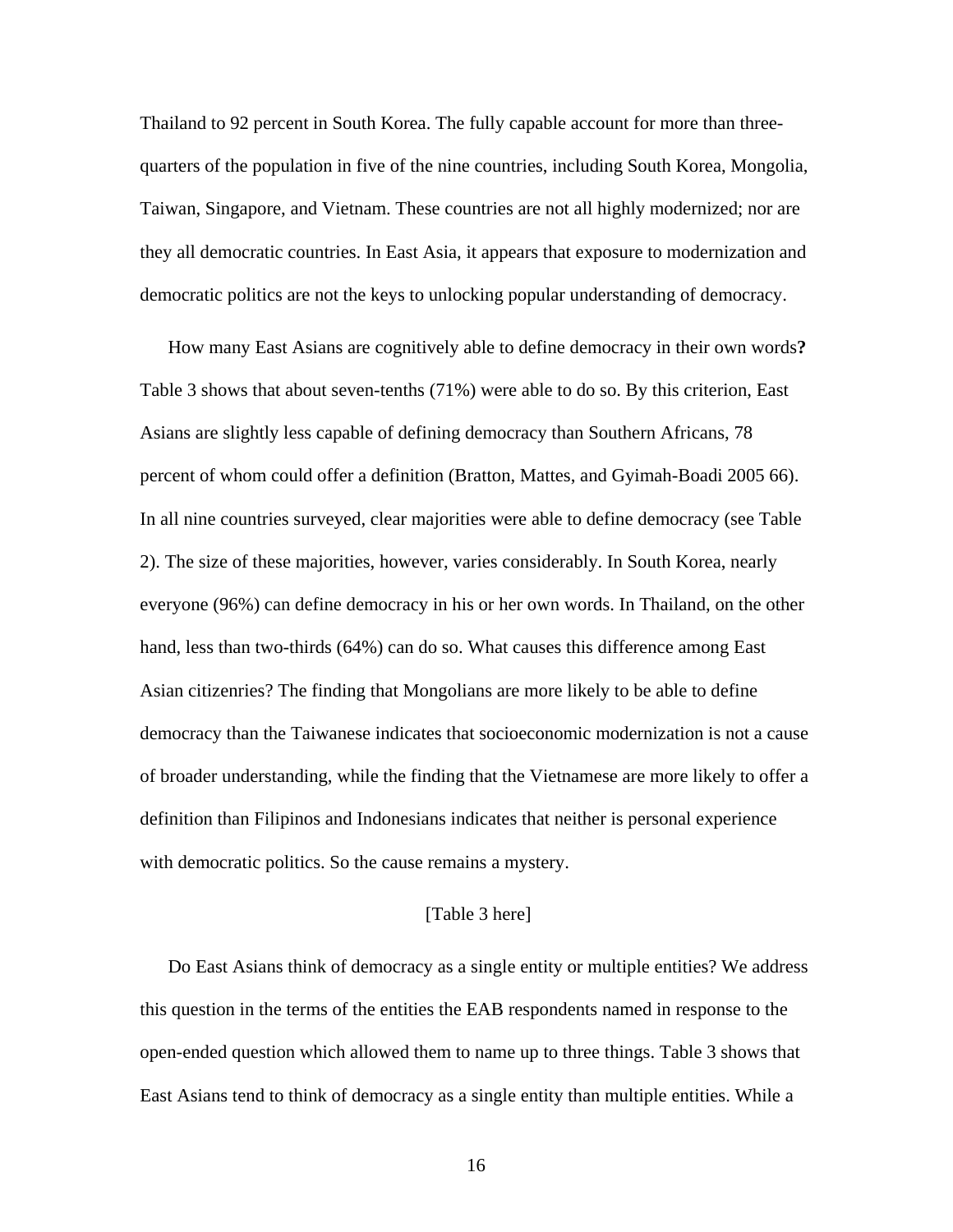plurality of 39 percent identified only one component, small minorities of 18 and 15 percent did name, respectively, two and three components. In five of the nine East Asian countries where the EAB asked the open-ended question, respondents named just one component more often than two or three. Only in three other countries—Korea, Mongolia, and Indonesia, respondents named two or three components more often than just one.

Naming just one component represents a narrow view of democracy while identifying two or three components represents a broad view. Among East Asians as a whole, narrow conceptions of democracy are slightly more popular than broad conceptions (39% vs. 31%). Yet they led Southern Africans in giving multiple meanings to democracy by a margin of 32 to 19 percent. Nearly three times as many East Asians (15% vs. 5%) as Southern Africans were able to equate democracy with three entities. The understanding of democracy among East Asians appears to be deeper than their peers in Southern Africa.

East Asian countries are considerably different from one another in their breadth of democratic understanding. In two of the countries, South Korea and Mongolia, respondents were much more likely to name multiple properties than to name only one. In South Korea, more than three-quarters (78%) mentioned three properties. In Singapore, which ranks much higher in the UNDP human development than South Korea, however, an exactly identical proportion mentioned only one property. In four other countries, the Philippines, Thaliand, Vietnam, and Malaysia, respondents were much more likely to name only one property than multiple properties. In the remaining two countries, Taiwan and Indonesia, they were about as likely to name multiple properties as they were to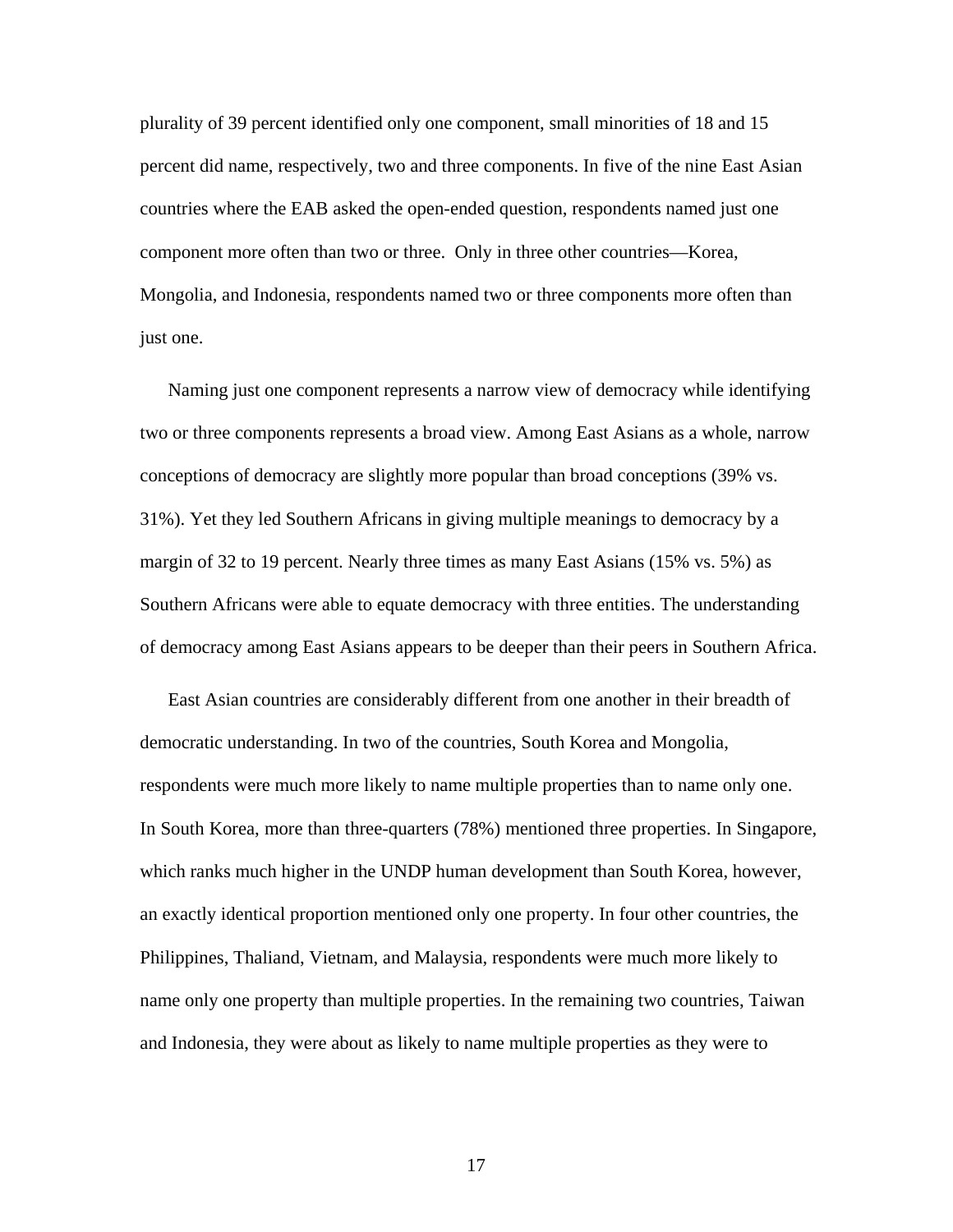name one. What motivates East Asians to define democracy either narrowly or broadly is another mystery.

#### [Table 3 here]

What percentages of East Asians associate democracy with freedom, a political process, and socioeconomic benefits? Figure 3 shows the percentages of East Asians who named each of these three properties and others as a property of democracy in response to the open-ended question. When all nine East Asian countries are considered together, freedom (41%) is more frequently mentioned than political process (31%), social benefits (11%), and other things (14%). Yet, nearly three out of five (59%) did not include freedom in their conceptions of democracy. Obviously, non-liberal conceptions of democracy are more common than liberal ones in East Asian countries.

# [Figure 3 here]

Moreover, Table 4 shows that freedom is not the most-often mentioned property of democracy in every country. In six of the nine countries, it is, but in only three of these countries, South Korean, Mongolia and Singapore, do majorities from 60 to 75 percent name it as a property of democracy. In three other countries, the Philippines, Indonesia, and Malaysia, pluralities mentioned it most frequently. In the other three countries, Taiwan, Thailand, and Vietnam, substantial majorities of two-thirds or more did not include freedom in their definitions of democracy. The finding that a majority or a nearly majority equate democracy with liberty or freedom only in three of nine (33%) East Asian countries clearly indicate that liberal conceptions of democracy are not as prevalent as what is known in other regions.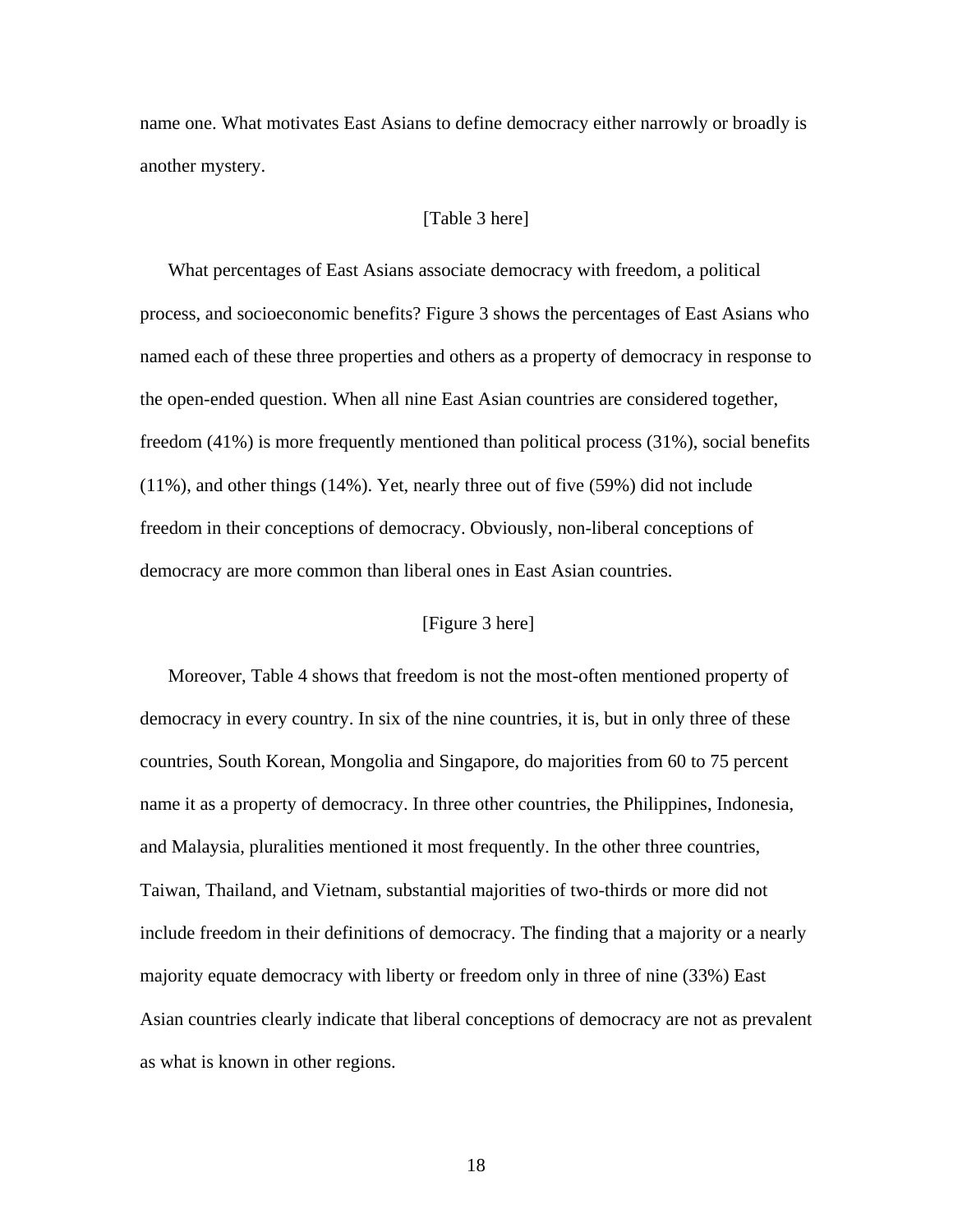#### [Table 4 here]

What proportion of East Asians understands democracy exclusively in terms of freedom and liberty? Figure 3 shows that exclusively liberal conceivers of democracy constitute less than one-quarter (23%) of the East Asian mass publics. The right panel of Table 4 shows that their percentages vary considerably from 15 percent in South Korea and Thailand to 59 percent in Singapore. In all but one country, Singapore, minorities equate democracy exclusively with freedom and liberty. In seven of the nine countries, small minorities of less than one-third offered exclusively liberal conceptions of democracy. In three countries, Taiwan, Thailand, and Vietnam, moreover, the proportion of respondents who conceive of democracy in exclusively liberal terms is smaller than the proportion of respondents who conceive of democracy exclusively in terms of political process. These findings can be considered additional pieces of evidence nonliberal conceptions of democracy are more common than liberal conceptions among the mass publics of East Asian countries.

## [Figure 3 here]

The last column of Table 4 also shows the proportions defining democracy in multidimensional terms, i.e., substantively different kinds of properties instead of two or three of the same kind of properties. Of the nine countries, South Korea and Mongolia are the only two countries where a majority or plurality holds a multidimensional conception of democracy. Two non-democracies, Singapore and Vietnam, registered the lowest levels of multidimensional conceivers. These findings suggest that whether citizens hold unidimensional or multidimensional conceptions of democracy depends on their current regime type. When all nine countries are considered together, East Asians are three times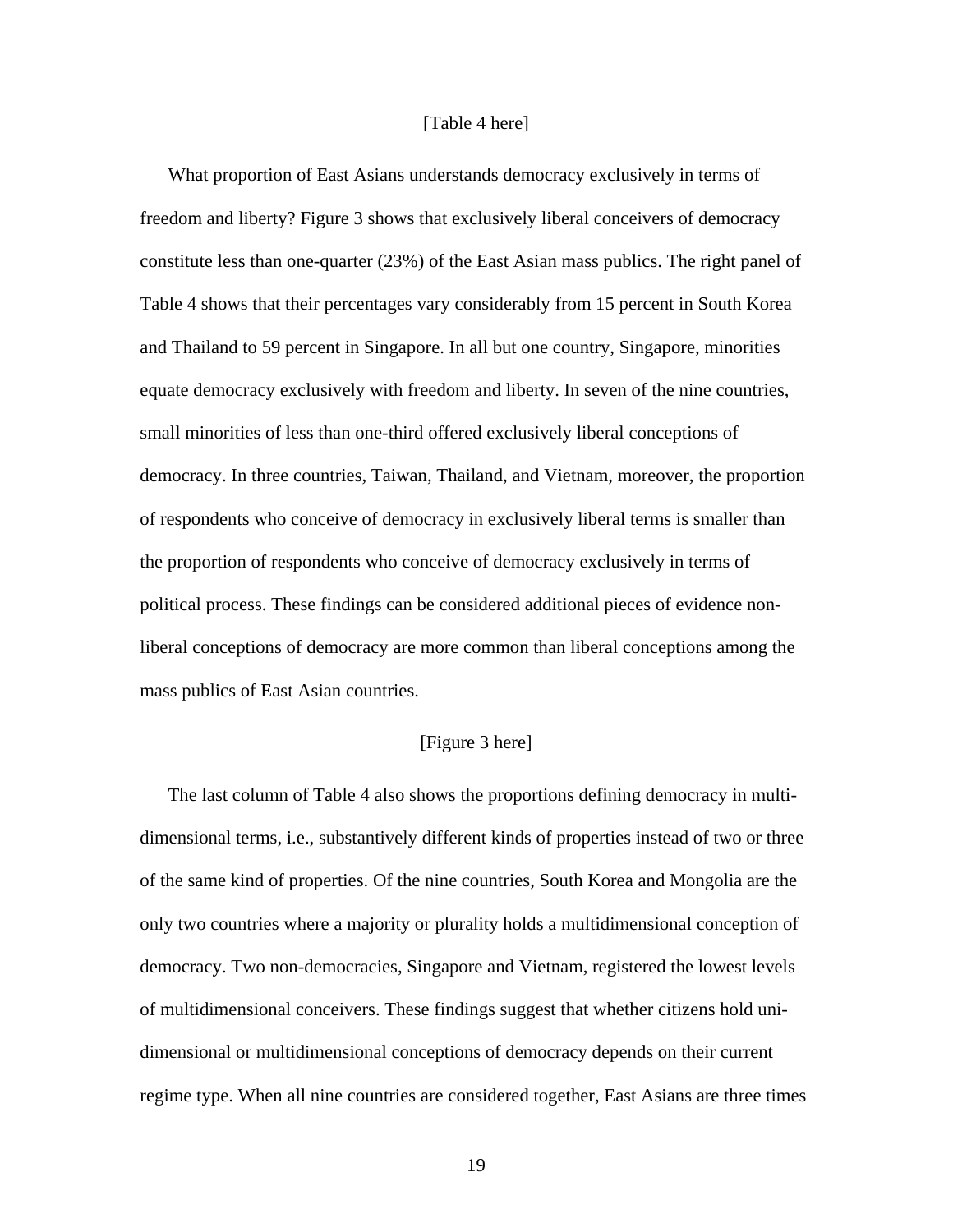more likely to define democracy uni-dimensionally than multi-dimensionally. The preponderance of uni-dimensional conceivers over multidimensional ones is another characteristic of East Asian democratic conceptions.

Which properties of democracy do East Asians consider to be the most essential? Table 5 reports the percentages of EAB respondents who rated as the most essential each of the four properties they were asked to choose in response to the close-ended question. The property most often chosen was popular elections, with nearly one-third (30%) of respondents calling it the most essential. The property of popular elections was followed by economic security (26%), economic equality (18%), and freedom (15%). In the minds of East Asians, popular elections and political freedom stand out, respectively, as the most and least important elements that a political system must have to be a democracy. This finding that freedom is less essential than either economic security or equality contrasts sharply with the generalization drawn from the analysis of the multiregional data, that freedom or liberty counts most among the mass publics, even across the regions in democratic transition.

# [Table 5 here]

 Table 5 shows the national differences in the percentages choosing each of the four democratic properties as the most essential. In none of the ten countries reported in Table 5 did any of the four properties receive a majority vote endorsing it as the most essential property. This is a strong indication that East Asians are more divided than united when it comes to prioritizing the areas where their countries need to work to build democracy. Of the four properties, economic security was most popular, receiving the endorsement of pluralities in four countries, Indonesia, the Philippines, Singapore, and Taiwan. In four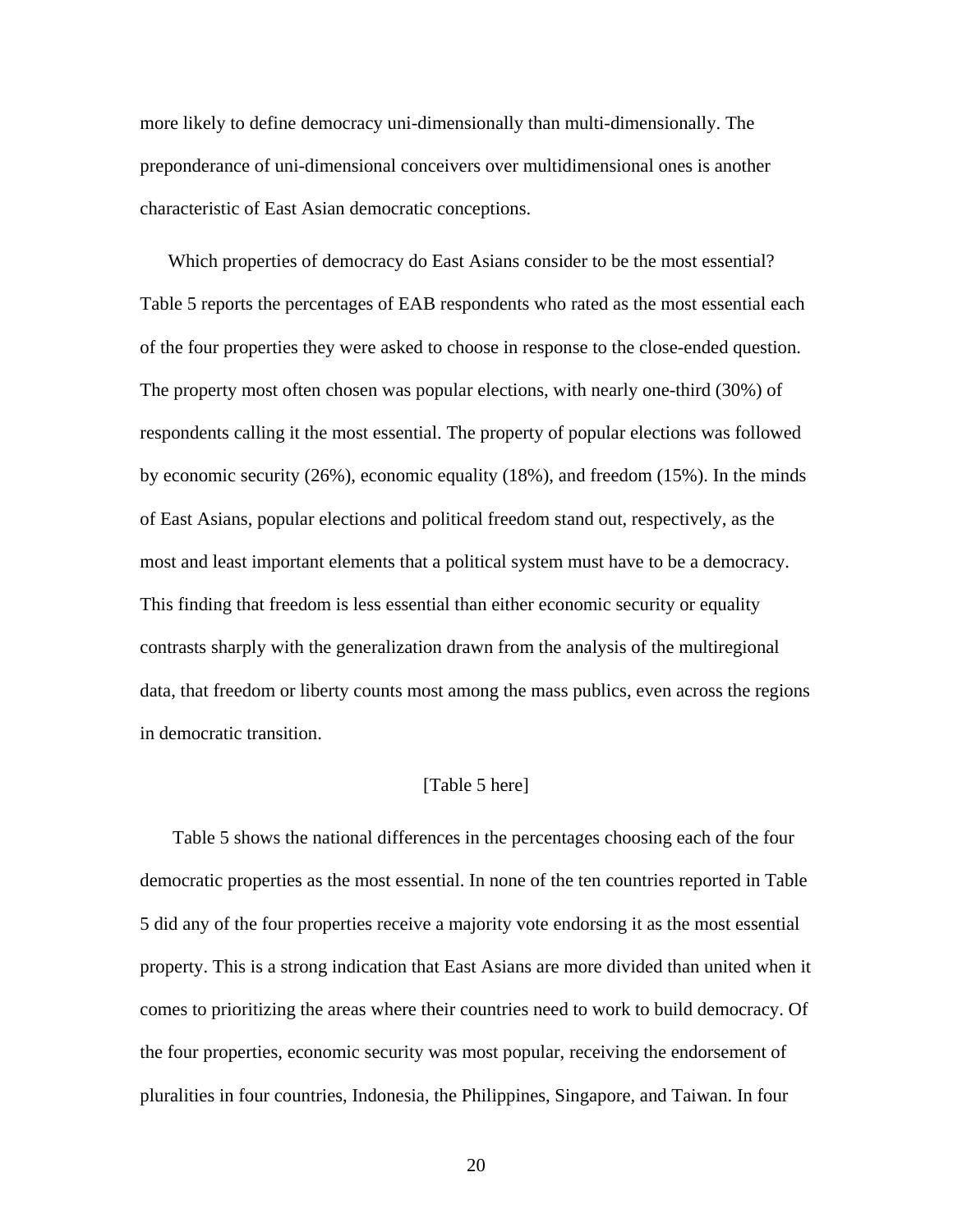other countries, Japan, Thailand, Vietnam, and Malaysia, pluralities, ranging from 35 to 41 percent, named popular elections as the most essential property. Only in South Korea and Mongolia did smaller pluralities rate either economic equality or freedom as the most essential property of democracy. In five of these nine East Asian countries, it is economic security or equality, not political freedom, that people consider the most essential to the building of democracy in their country.

In the right panel of Table 5, we classify the four properties into two categories, procedural (governmental elections and the freedom to criticize government officials) and substantive (economic equality and security), and report the percentages falling into these two broad categories for each country. It shows that in eight of the ten East Asian countries, people understand democracy more in procedural terms than substantive ones. Only in Taiwan and Vietnam are substantive conceptions more popular than procedural ones. In Taiwan, moreover, substantive conceivers outnumber procedural conceivers by a large margin of nearly 2 to 1. In Thailand, on the other hand, the reverse is true. When the ten countries are considered, nearly one out of ten (9%) respondents was not capable of choosing the most essential property of democracy, while the rest were divided almost evenly into the categories of political and economic conceivers of democracy (46% vs. 45%).

We now consider together responses to the closed- and open-ended questions and identify five distinct types of democratic conceptions: (1) the ignorant (or uninformed); (2) the narrowly procedural; (3) the narrowly substantive; (4) the broadly procedural; and (5) the broadly substantive. The first type, the ignorant, refers to those who are not able to answer the open-ended and close-ended questions. The second and third types define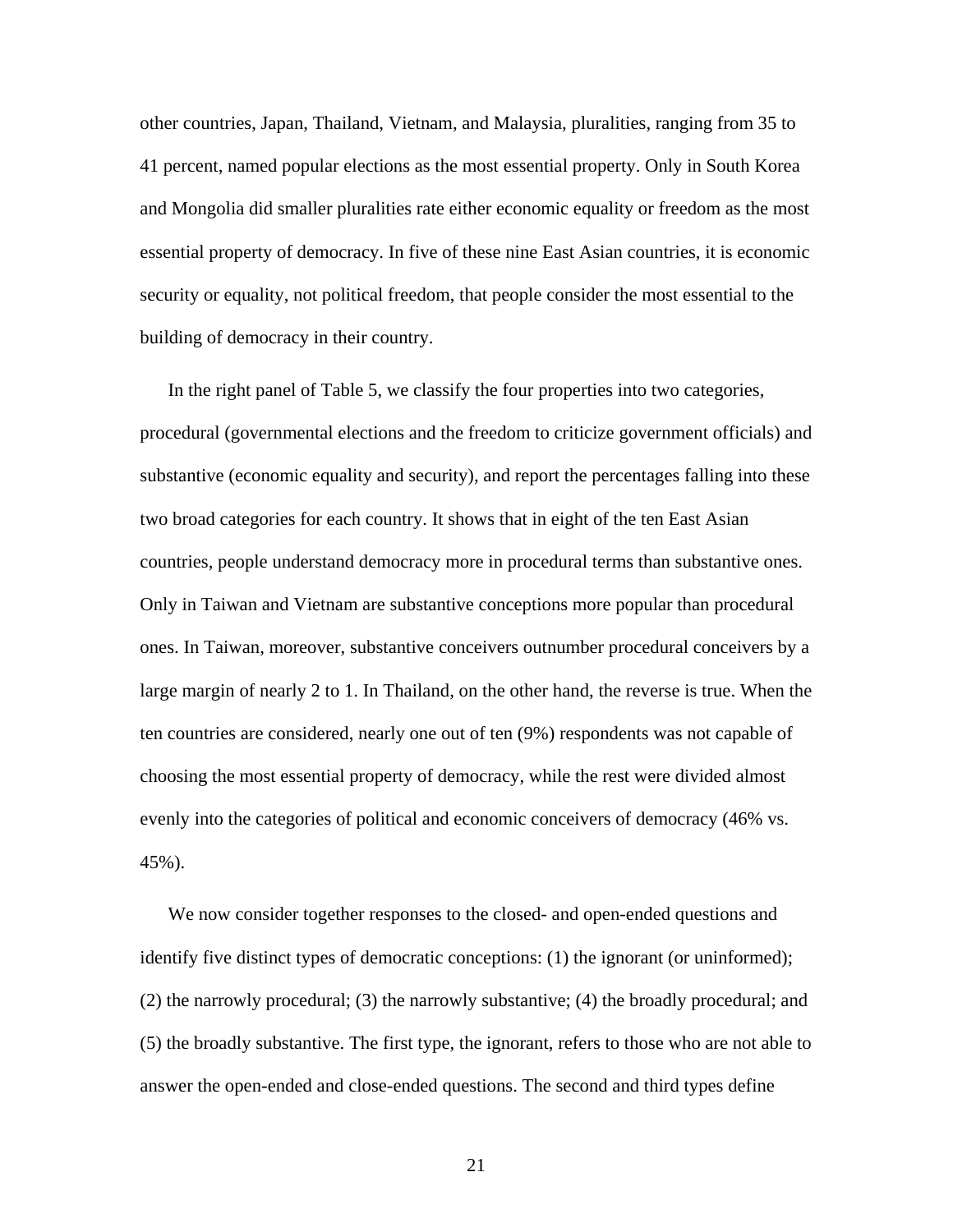democracy narrowly in terms of a single property, but while the second type chooses a property related to political process as the most essential, the third type chooses a property related to economic outcome as the most essential. The fourth and fifth types define democracy broadly in terms of multiple dimensions but diverge in the selection of its most essential property. The fourth selects a property related to political process, while the latter chooses a property related to an economic outcome.

 Of these five types, Table 6 shows that the ignorant or uninformed were the dominant group, with nearly one-third (32%) of East Asians falling in this category. They are followed by the narrowly procedural (19%), the narrowly substantive (18%), the broadly procedural (16%), and the broadly substantive (15%). Although none of these five types represents a majority, each of them forms a substantial minority. This finding clearly indicates that East Asians are much more divided than united in their conceptions of democracy.

# [Table 6 here]

Table 6 also shows how nine East Asian countries differ from one another in terms of what percentage of their respondents fall into these five types of democratic conceptions. In none of these countries, once again, does a majority fall into one of the five conception types, and the most popular type varies considerably across the countries. The ignorant or uninformed were the most common in four countries, the Philippines (34%), Thailand (47%), Indonesia (33%), and Malaysia (35%). In two countries, South Korea and Mongolia, the broadly procedural conception was a clear favorite, while in two more countries, Singapore and Vietnam, it was barely more popular than the narrowly substantive conception. Only in Taiwan was the narrowly substantive conception the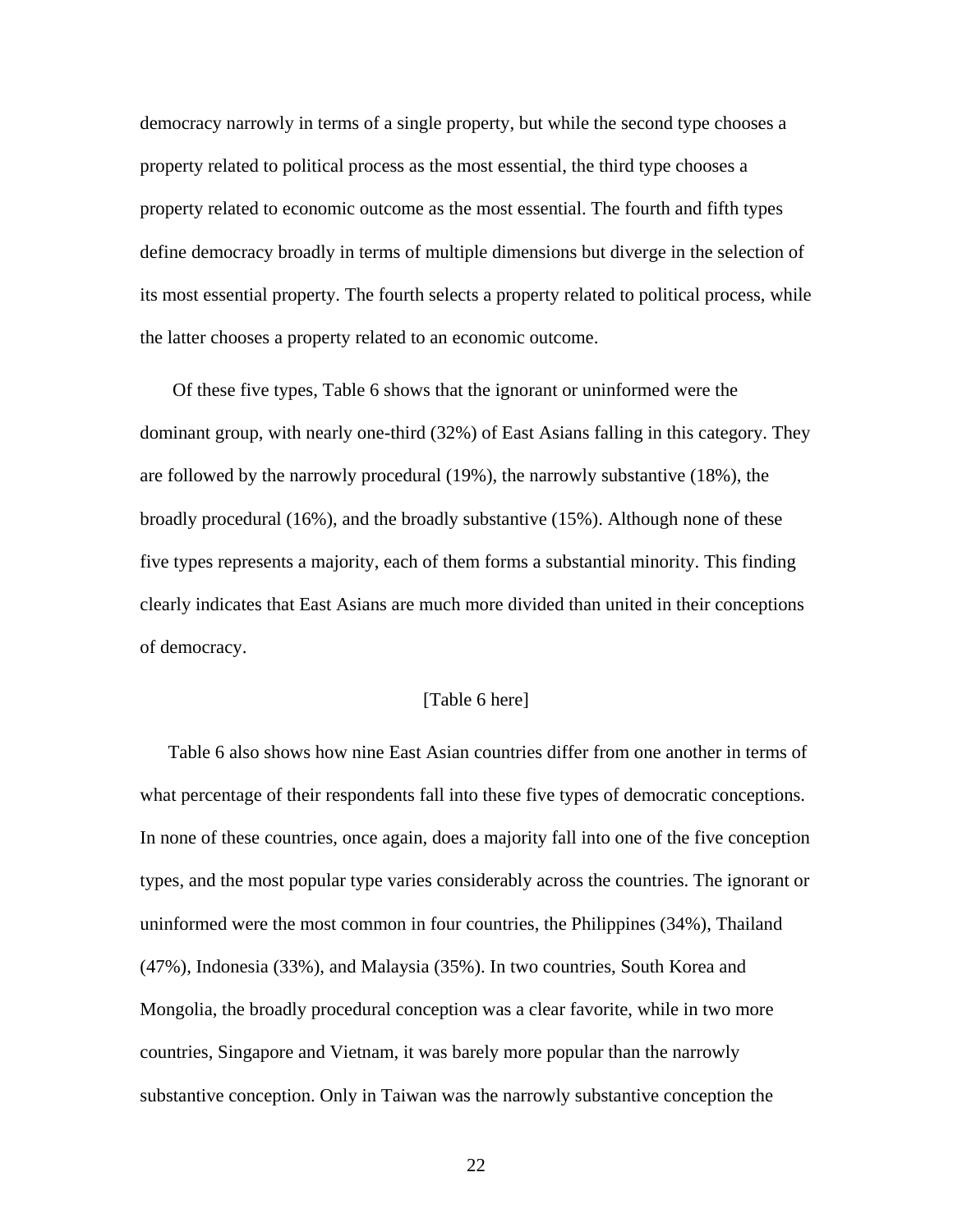most popular, and there it was barely more popular than either ignorance or the broadly substantive. From these findings, it appears that ignorance is most common in the leastmodernized countries, while the narrowly procedural conception is most common in the non-democratic countries of East Asia where citizens have never experienced free and competitive elections.

We now compare the five types of democratic conceptions across demographic categories. Table 7 shows that females are more likely to be ignorant than males and less likely to report a procedural conception. Similarly, growing age is associated positively with ignorance about democracy and is negatively associated with procedural conceptions. As a result, those sixty or older are far more likely to be ignorant than those younger than twenty-nine, and members of the older group are far less likely to conceive of democracy in procedural terms than are their younger counterparts. Those sixty and older are also less likely to hold a broadly substantive conception of democracy than those in the seventeen to twenty-nine age group. More education and a larger income are associated positively with broad conceptions, both procedural and substantive, and are associated negatively with ignorance and broadly procedural conceptions. Urban living is positively associated with substantive conceptions and negatively associated with procedural conceptions; whether one lives in the city or country seems to make little difference in one's likelihood to be ignorant .

## [Table 7 here]

 When all five demographic characteristics are considered together, it is evident that ignorance is the most common type of democratic conception among the underprivileged, a group that includes females, the elderly, the poor, and the uneducated.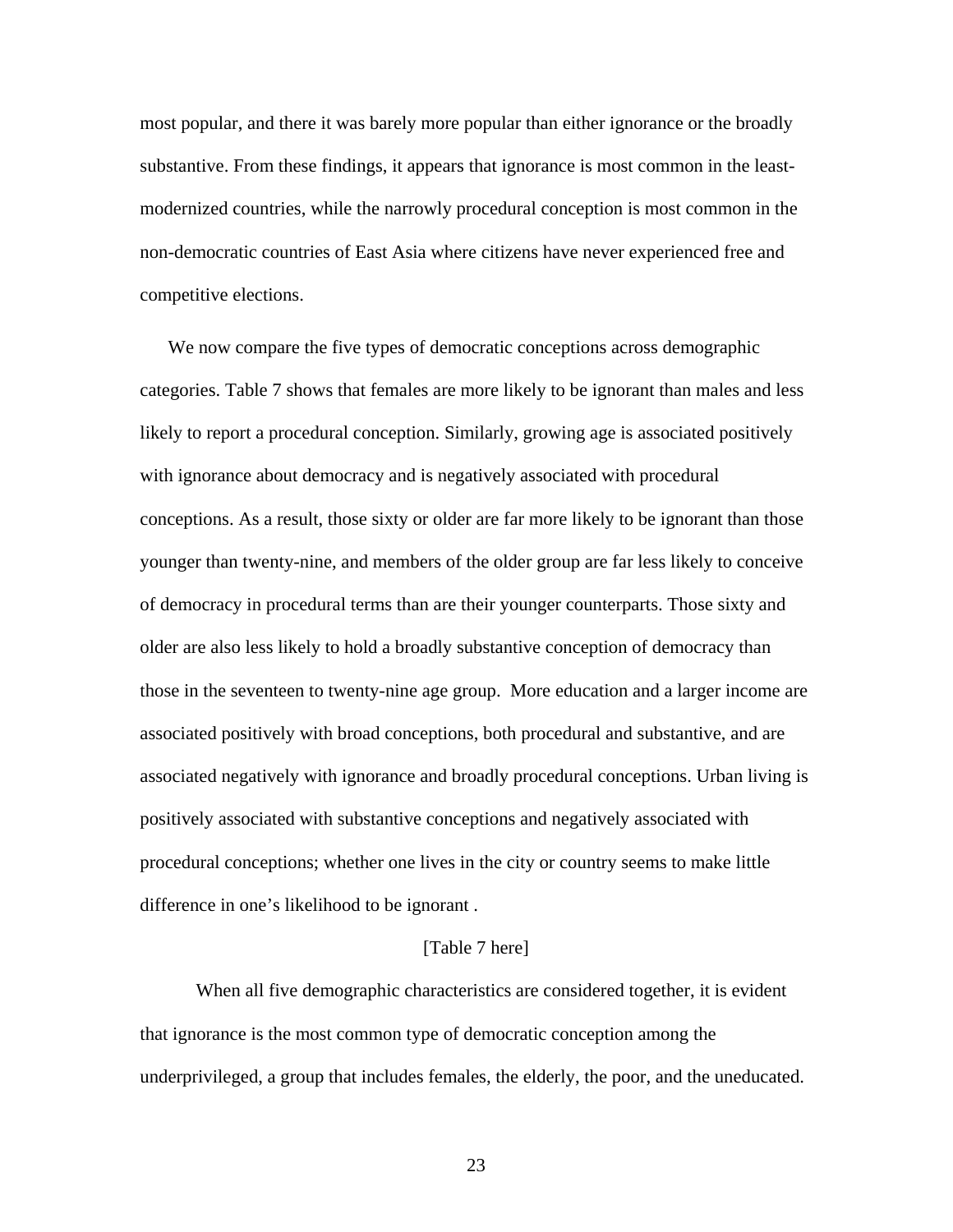In sharp contrast, the broadly procedural and substantive conceptions are the most popular types among the privileged, a group that includes the young, the college-educated, and the wealthy. It appears that greater exposure to authoritarian culture has led East Asians to remain more ignorant about democracy or to understand it more in procedural terms. Modernization, on the other hand, has led them to become less ignorant about it or to understand it more in substantive terms. (Note: Have the poor or female or less wealthy had less exposure to modernization? This seems an odd conclusion to me.)

#### **Conclusions**

Our analysis of multiregional public opinion data yields three generalizations concerning popular conceptions of democracy. First, most citizens of new democracies are cognitively capable of defining democracy in their own words. Second, and most important, most of those cognitively capable citizens think of democracy in terms of the freedoms, liberties, and rights that it conveys, rather than the procedural and institutions it uses to achieve those ends. Third, citizens do not tend to associate democracy with social benefits, even in the poorest of nations.

Our analyses of the closed-ended and open-ended questions the EAB surveys asked in 2006 and 2007 confirm the first of the three generalizations that a substantial majority of contemporary publics are cognitively capable of offering a reasonable definition of democracy. More than two-thirds of East Asians can offer such a definition in their own words and, given a list, will choose one property as the most essential.

However, analysis of the EAB surveys does not confirm the second generalization that suggests that a majority or near majority of East Asians equate democracy with political freedom or liberty. Nor does the analysis confirm the third generalization that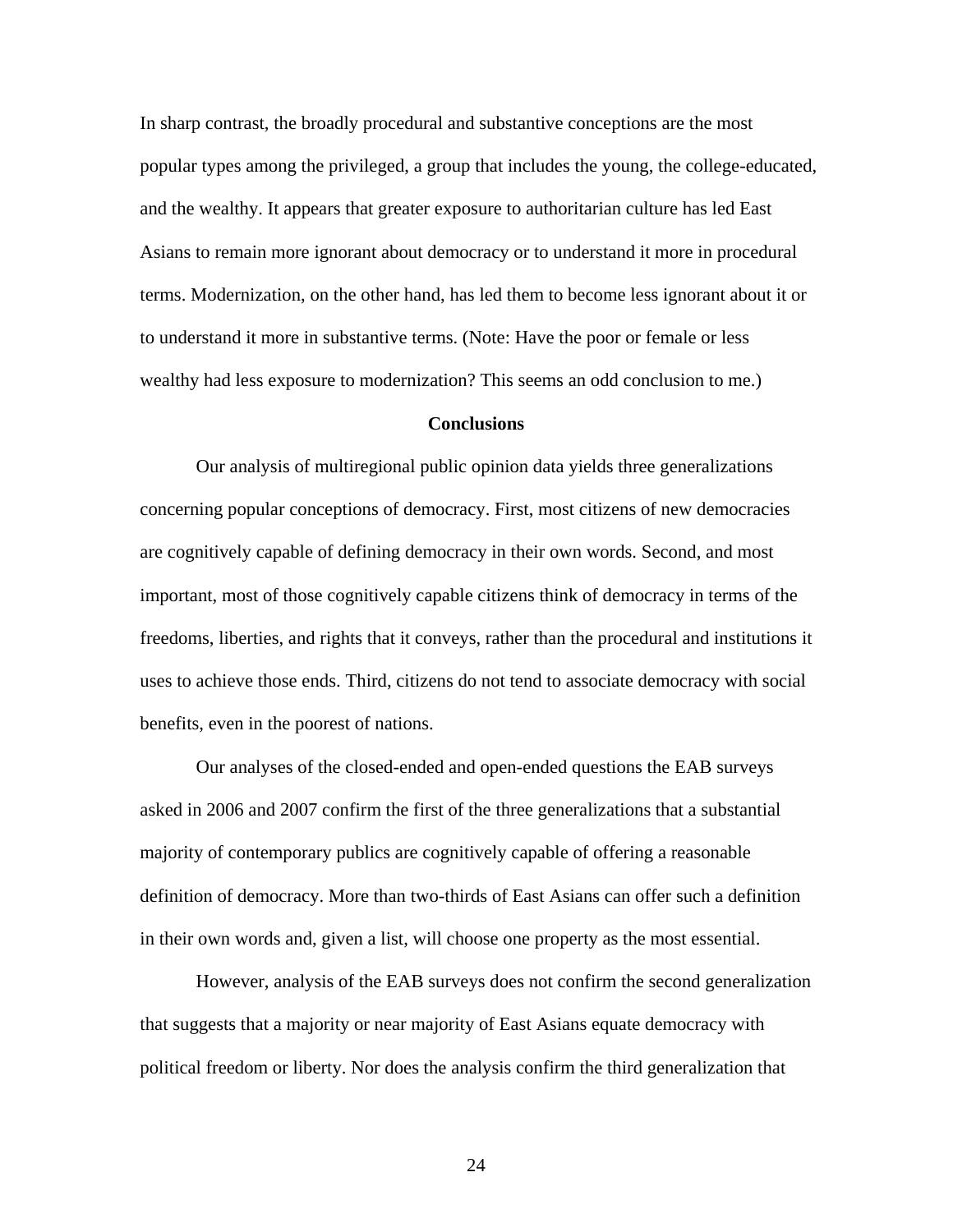suggests that only a small minority equate democracy with socioeconomic benefits. Among the cognitively capable of the East Asian publics, a large plurality considers those benefits to be far more essential than political freedom.

Earlier public opinion surveys conducted in East Asia have documented that East Asians are not different from their peers in other regions in endorsing democracy as the most preferred regime (Chang, Chu, and Park 2007; Shin and Wells 2004). The findings presented in this paper, however, make it clear that East Asians do differ in the particular type of democracy they want to build. As Daniel A. Bell (2006) and other scholars of Confucianism point out, it appears that East Asians prefer communitarian democracy to the liberal democracy that the mass publics of the West prefer. Such prevalence of communitarian or substantive democracy can be considered the most notable characteristic of cultural democratization unfolding in East Asia.

Another notable characteristic is that East Asians as a whole understand democracy more narrowly than broadly and more procedurally than substantively. The levels of their capacity to define it in such terms and the patterns of their democratic conceptions, however, vary considerably across the countries in which they live. Why they adhere to a particular pattern remains unexplained (Chang and Chu 2007)**.** Our analysis of the latest EAB surveys suggests that regime experience and exposure to socioeconomic modernization do not matter much in shaping the various patterns of democratic understanding among East Asians.

Finally, the analyses presented above indicate clearly that an accurate and comprehensive account can be made of popular understanding of democracy only when we analyze responses to both open-ended and closed-ended questions. Methodologically,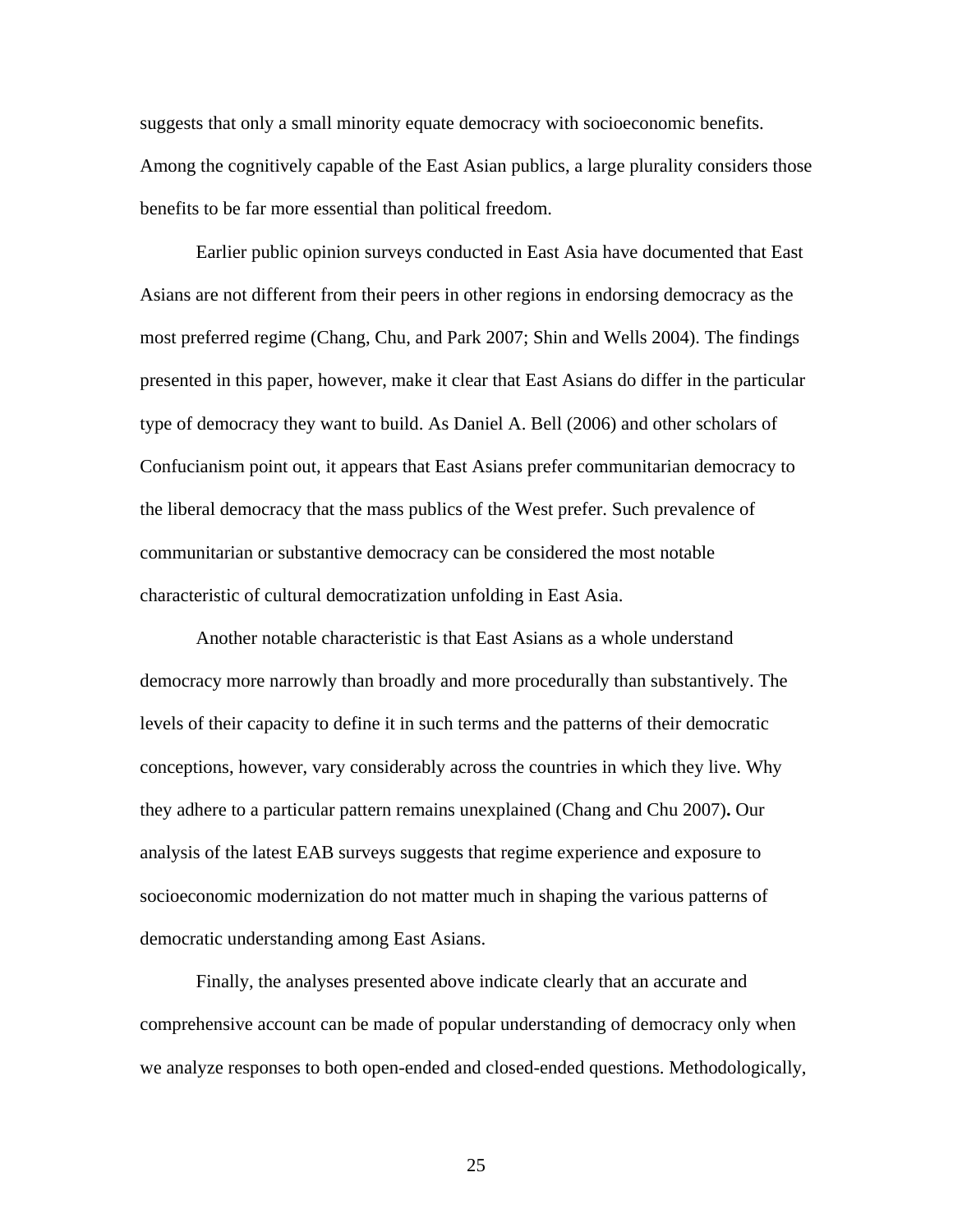therefore, it is highly desirable and necessary for future public opinion surveys to ask

both types of questions, as the EAB does.

# **Endnotes**

<sup>1</sup> This section of the paper originates from an article the author co-authored with Russell Dalton and Willy Jou ( Dalton, Shin, and Jou 2007, 145-147).

 $2^{2}$  Japan cannot be included in this analysis because the open-ended question was not asked in the second round of its EAB survey. China and Hong Kong are not included in the analysis because their surveys are ongoing.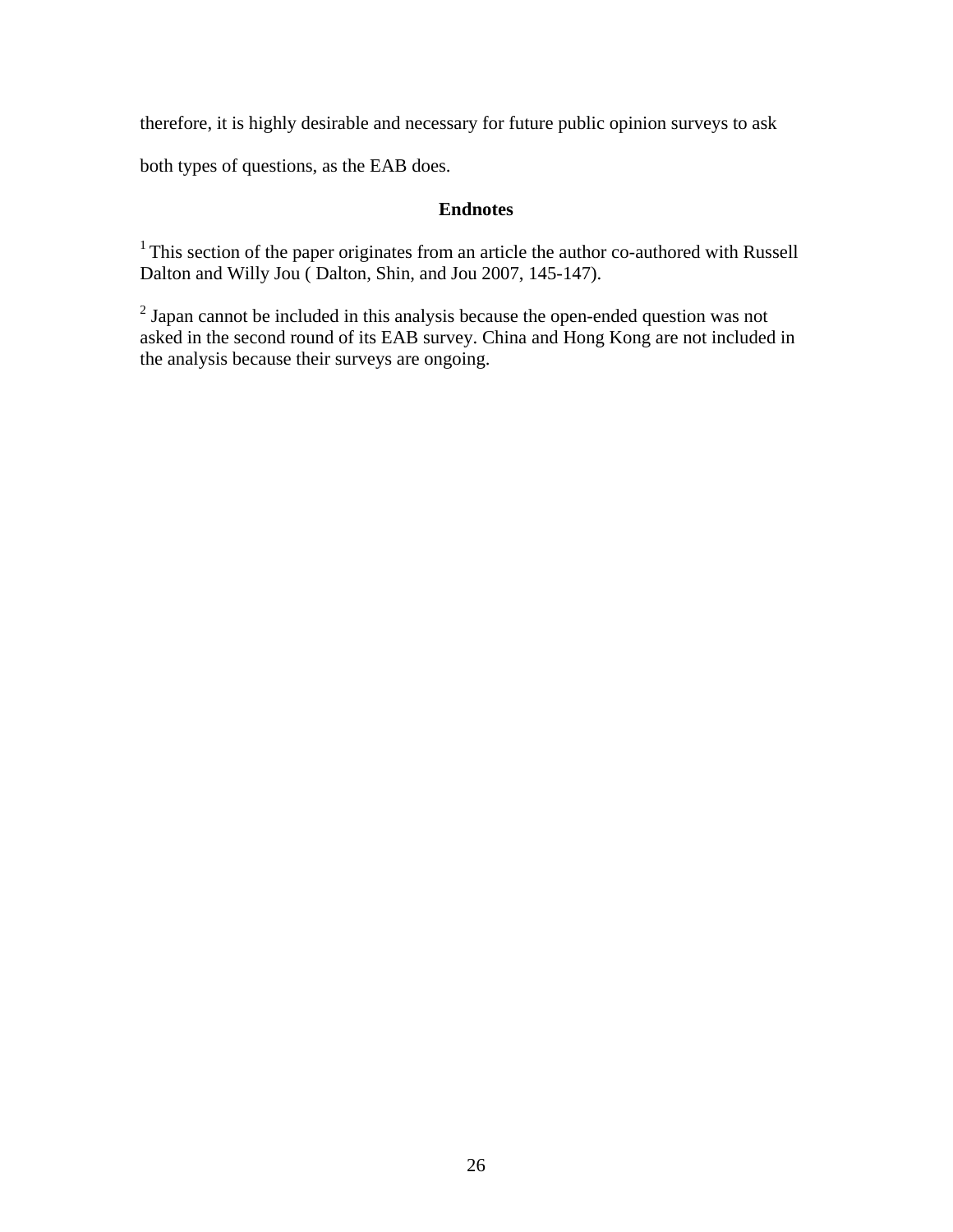#### **References**

- Barnes, Samuel, and Janos Simon, eds. 1998. *The Postcommunist Citizen*, Budapest: Erasumus Foundation.
- Baviskar, Siddhartha, and Mary Fran T. Malone. 2004. "What democracy means to citizens – and why it matters." *Revista Europea de Estudios Latinoamericanos y del Caribe* 76: 3-23.
- Bell, Daniel A. 2006. Beyond *Liberal Democracy: Political Thinking for an East Asian Context*, Princeton University Press.
- Bratton, Michael, Robert Mattes, and E. Gyimah-Boadi. 2004. *Public Opinion, Democracy, and Market Reform in Africa*, Cambridge: Cambridge University Press.
- Camp, Roderic, ed. 2001. *Citizen Views of Democracy in Latin America*, Pittsburgh: University of Pittsburgh Press.
- Chang, Yutzung and Yun-hand Chu. 2007. "Traditionalism, Political Learning, and Conceptions of Democracy." Asian Barometer Working Paper Series No. 39.
- Chang, Yutzung, Yun-han Chu, and Chong-Min Park. 2007 "Struggling Democracies in East
	- Asia: A Diagnosis through Citizens' Eyes." *Journal of Democracy* 18 (3): 66-80*.*
- Camp, Roderic, ed. 2001. *Citizen Views of Democracy in Latin America*, Pittsburgh: University of Pittsburgh Press.
- Canache, Damarys. 2006. "Measuring variance and complexity in citizens' understanding of democracy" Paper presented at LAPOP-UNDP Workshop: Candidate Indicators for the UNDP Democracy Support Index (DSI), Vanderbilt University.
- Collier, David and Steven Levitsky. 1997. "Democracy with Adjectives: Conceptual Innovations in Comparative Research." *World Politics* 49 (3): 430-451,
- Dahl, Robert. 1971. *Polyarchy*, New Haven: Yale University Press.
- Dahl, Robert. 1989. *Democracy and Its Critics*, New Haven: Yale University Press.
- Dahl, Robert. 1998. *On Democracy*, New Haven: Yale University Press.
- Dalton, Russell J. and Nhu-Ngoc Ong. 2005. "Authority Orientations and Democratic Attitudes." *Japanese Journal of Political Science* 6 (2): 211-231
- Dalton, Russell, Doh Chull Shin, and Willy Jou. 2007. "Understanding Democracy: Data from Unlikely Places." *Journal of Democracy* 18 (4): 142-156.
- Diamond, Larry. 1999. *Developing Democracy*, Baltimore: Johns Hopkins University Press.
- Fuchs, Dieter. 1999. "The Democratic Culture of United Germany." In Pippa Norris, ed., *Critical Citizens*, Oxford: Oxford University Press, 123-145.
- Fuchs, Dieter, and Edeltraud Roller. 2006. "Learned democracy? Support for democracy in Central and Eastern Europe." *International Journal of Sociology* 36: 70-96.
- Gallup-International. 2005. "Voice of the People 2005." [http://extranet.gallup-](http://extranet.gallup-/)

international.com/uploads/internet/VOP2005\_Democracy%20FINAL.pdf.

Gibson, James L. 1996. "A Mile Wide But an Inch Deep (?)." *American Journal of Political* 

 *Science* 40 (2): 396-420.

Heath, Anthony, Stephen Fisher, and Shawna Smith. 2005. "The Globalization of Public Opinion Research." *Annual Review of Political Science* 8: 297-331.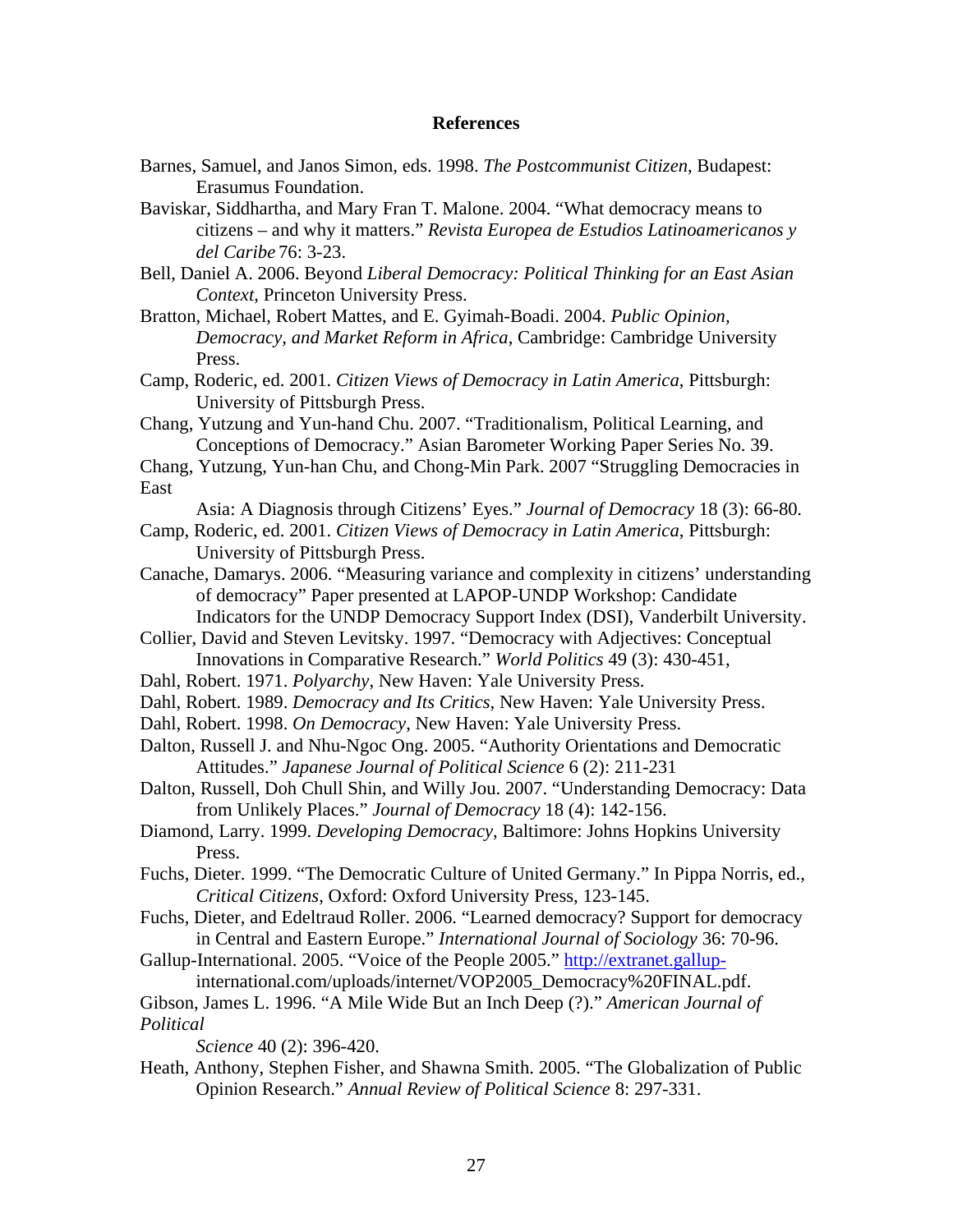- Inglehart, Ronald. 1987. *Silent Revolution: Changing Values and Political Styles among Western Publics,* Princeton: Princeton University Press.
- Inglehart, Ronald. 2003. "How solid is mass support for democracy—and how can we measure it?" *PS: Political Science & Politics* 36 (1): 51-57.
- Inglehart, Ronald and Christian Welzel. 2005. *Modernization, Cultural Change, and Democracy*. New York: Cambridge University Press.
- Latinobarometero 2001 Survey. ([www.latinobarometer.org\)](http://www.latinobarometer.org/).
- Latinobarometro *2002 Survey*. (www.latinobarometer.org).
- McIntosh, Mary E. and Martha Abele. 1993. "The meaning of democracy in a redefined Europe." Paper presented at the Annual Meetings of the American Association for Public Opinion, St. Charles, Illinois.
- Miller, Arthur H., Vicki Miller, and William Reisinger. 1997. "Conceptions of democracy among mass and elite in post-Soviet societies." *British Journal of Political Science* 27, 157-190.
- Moreno, Alejandro. 2001. "Democracy and mass belief systems in Latin America." In Roderic Ai Camp ed., *Citizen Views of Democracy in Latin America*, Pittsburgh: University of Pittsburgh, 27-50.
- Montero, Juan Ramon. 1992. "Sobre la democracia en Espana: Legitimidad apoyos institutionales y significados." Working paper 1992/39. Centro de Estudios Avanzados en Ciencias Sociales del Instituto Juan March en Madrid.
- Norris. Pippa. 2004. "From the Civic Culture to the Afrobarometer." Paper presented at the annual meeting of the American Political Science Association, Chicago, Illinois.
- Ottemoeller, Dan. 1998. "Popular perceptions of democracy: Elections and attitudes in Uganda." *Comparative Political Studies* 31 (1), 98-124.
- Park, Chong-Min and Doh Chull Shin. 2006. "Do Asian Values Deter Popular Support for Democracy?" *Asian Survey* 46 (3): 341-361.
- Pew Research Center. 2003. "Views of a Changing World 2003." [http://people](http://people-/) press.org/reports/display.php3?ReportID=185.
- Schedler, Andreas and Rodolfo Sarsfield. 2004. "Democrats with Adjectives: Linking Direct and Indirect Measures of Democratic Support." Afrobarometer Working Paper No. 45.
- Shin, Doh Cull. 1999. *Politics and Culture in Democratizing Korea*, Cambridge: Cambridge University Press.
- Shin, Doh Chull. 2007. "Democratization: Perspectives from global citizenries." In Russell Dalton and Han-Dieter Klingemann, eds. *Oxford Handbook of Political Behavior*. Oxford: Oxford University Press.
- Shin, Doh Chull and Jason Wells. 2005. "Has Democracy Become the Only Game Town." *Journal of Democracy* 16 (2): 88-101.
- Simon, Janos. 1998. "Popular Conceptions of Democracy in Postcommunsit Europe." In Samuel H. Barnes and Janos Simon, eds., *The Postcommunsit Citizen*. Budapest, Erasmus Foundation, 70-116.
- Tessler, Mark. 2002. "Islam and Democracy in the Middle East." *Comparative Politics* 34 (3): 337-354.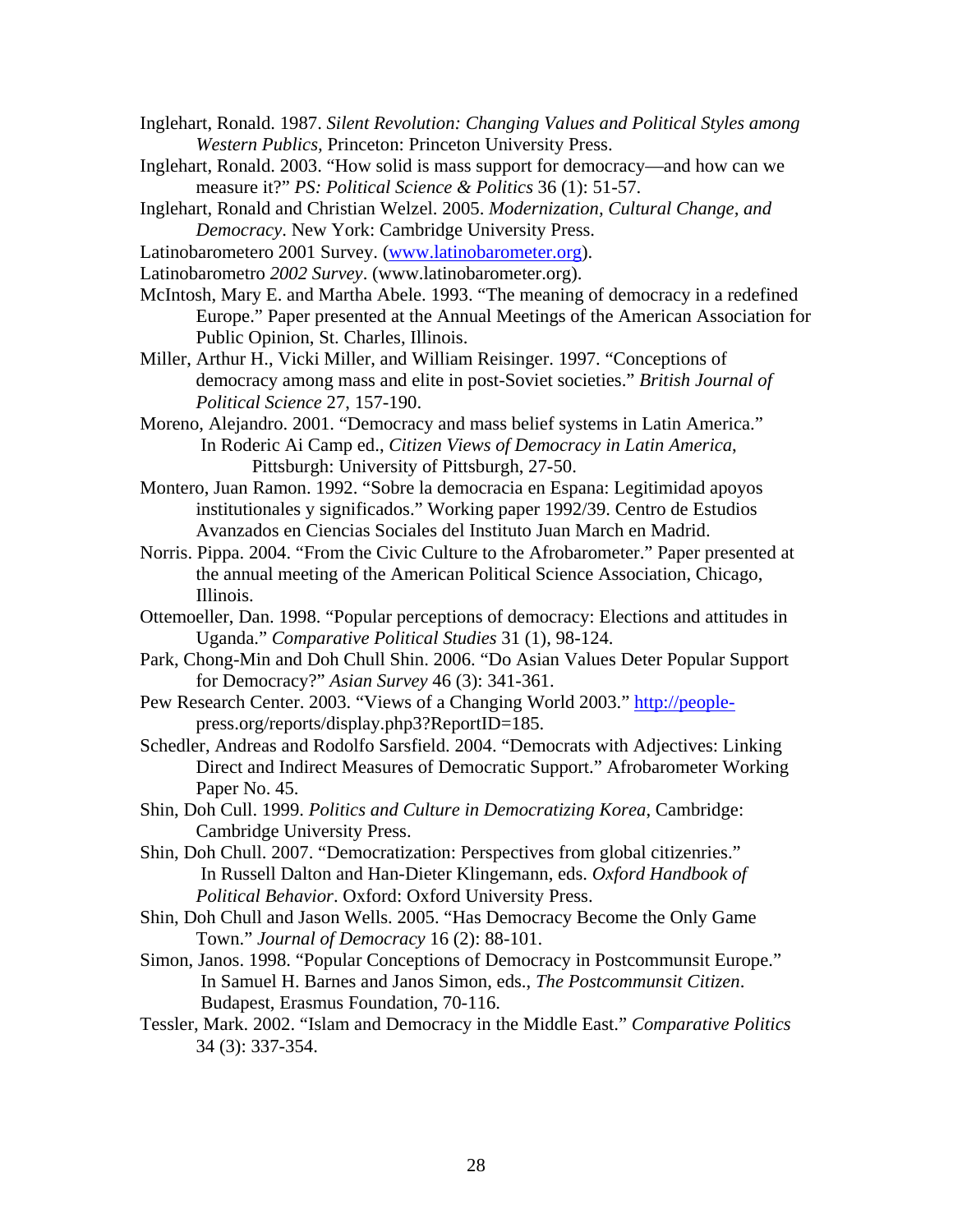|                | Table 1. The Meaning of Democracy for Contemporary Publics (in percent) |                  |                 |                 |             |                  |
|----------------|-------------------------------------------------------------------------|------------------|-----------------|-----------------|-------------|------------------|
|                | Freedom,                                                                | <b>Political</b> | <b>Social</b>   | Other           | Don't       | <b>Total</b>     |
| <b>Nation</b>  | <b>Rights, Liberty</b>                                                  | <b>Process</b>   | <b>Benefits</b> | <b>Response</b> | <b>Know</b> | <b>Responses</b> |
| Afghanistan    | 50.3                                                                    | 21.9             | 19.1            | 10.3            | 32.6        | 117.5            |
| Argentina      | 51.6                                                                    | 23.4             | 23.7            | 19.6            | 11.2        | 129.5            |
| Austria        | 37.4                                                                    | 34.8             | 3.5             | 10.4            | 13.0        | 99.1             |
| <b>Bolivia</b> | 46.2                                                                    | 27.1             | 18.3            | 8.9             | 22.4        | 123.0            |
| Botswana       | 28.5                                                                    | 43.6             | 28.7            | 1.6             | 28.8        | 131.2            |
| <b>Brazil</b>  | 25.4                                                                    | 7.6              | 12.6            | 4.0             | 56.4        | 106.0            |
| Chile          | 43.1                                                                    | 15.3             | 33.0            | 22.1            | 15.6        | 129.1            |
| China          | 23.2                                                                    | 53.3             | 7.0             | 16.8            | 34.6        | 134.9            |
| Colombia       | 6.7                                                                     | 38.0             | 10.1            | 9.8             | 44.5        | 109.1            |
| Costa Rica     | 58.9                                                                    | 12.9             | 27.4            | 6.9             | 20.7        | 126.8            |
| Czech Rep      | 60.9                                                                    | 11.3             | 11.3            | 3.5             | 13.0        | 100.0            |
| Ecuador        | 45.7                                                                    | 19.8             | 18.6            | 12.9            | 30.1        | 127.0            |
| El Salvador    | 27.7                                                                    | 5.0              | 21.6            | 7.9             | 49.8        | 112.1            |
| Ghana          | 29.1                                                                    | 35.5             | 10.9            | 1.9             | 25.0        | 102.4            |
| Guatemala      | 33.4                                                                    | 7.4              | 24.1            | 8.5             | 39.6        | 113.0            |
| Honduras       | 43.5                                                                    | 18.2             | 22.9            | 10.6            | 23.9        | 119.1            |
| Hong Kong      | 36.5                                                                    | 20.3             | 13.9            | 17.0            | 21.3        | 109.0            |
| Hungary        | 24.5                                                                    | 13.7             | 25.9            | 7.9             | 28.0        | 100.0            |
| Indonesia      | 9.0                                                                     | 5.0              | 33.0            |                 | 63.0        | 110.0            |
| Japan          | 30.6                                                                    | 15.3             | 25.0            | 20.9            | 35.5        | 127.3            |
| Korea          | 59.5                                                                    | 16.4             | 54.9            | 26.0            | 1.5         | 158.3            |
| Lesotho        | 17.0                                                                    | 24.4             | 9.7             | 7.0             | 42.2        | 100.3            |
| Lithuania      | 55.1                                                                    | 3.4              | 4.1             | 1.4             | 33.0        | 97.0             |
| Malawi         | 78.7                                                                    | 21.8             | 11.7            | 9.8             | 8.2         | 130.2            |
| Mali           | 23.9                                                                    | 15.7             | 23.0            | 35.8            | 28.6        | 127.0            |
| Mexico         | 42.1                                                                    | 33.2             | 25.5            | 11.8            | 14.0        | 126.6            |
| Mongolia       | 68.2                                                                    | 26.6             | 42.6            | 23.4            | 31.4        | 192.2            |
| Namibia        | 67.2                                                                    | 13.1             | 17.6            | 1.4             | 34.2        | 133.5            |
| Nicaragua      | 49.9                                                                    | 24.3             | 26.7            | 11.0            | 16.4        | 128.3            |
| Nigeria        | 13.8                                                                    | 56.3             | 8.7             | 18.3            | 6.2         | 103.3            |
| Panama         | 38.9                                                                    | 15.2             | 17.8            | 22.2            | 29.5        | 123.6            |
| Paraguay       | 47.4                                                                    | 5.1              | 20.9            | 13.9            | 20.7        | 108.1            |
| Peru           | 46.5                                                                    | 22.2             | 23.2            | 4.0             | 25.0        | 120.9            |
| Philippines    | 48.3                                                                    | 8.7              | 13.3            | 12.4            | 26.7        | 109.4            |
| Poland         | 57.5                                                                    | 8.9              | 13.0            | 1.6             | 19.0        | 100.0            |
| Romania        | 44.9                                                                    | 4.0              | 15.2            | 1.5             | 34.0        | 99.6             |
| South Africa   | 68.8                                                                    | 33.6             | 36.7            | 2.9             | 10.0        | 152.0            |
| Spain          | 41.3                                                                    | 14.0             | 10.5            | 4.2             | 30.0        | 100.0            |
| Taiwan         | 39.9                                                                    | 36.6             | 11.3            | 26.1            | 17.0        | 130.9            |
| Tanzania       | 46.0                                                                    | 28.4             | 23.1            | 18.0            | 15.2        | 130.7            |
| Thailand       | 49.3                                                                    | 24.9             | 22.1            | 28.4            | 20.2        | 144.9            |
| Uganda         | 22.0                                                                    | 28.8             | 20.9            | 4.7             | 29.3        | 105.7            |
| Uruguay        | 48.9                                                                    | 30.1             | 27.2            | 10.4            | 11.1        | 127.7            |
| <b>USA</b>     | 68.0                                                                    | 5.0              | 6.0             | 9.0             | 12.0        | 100.0            |
| Venezuela      | 73.7                                                                    | 9.1              | 18.3            | 17.3            | 14.8        | 133.3            |
| Zambia         | 61.9                                                                    | 20.6             | 4.8             | 2.8             | 21.4        | 111.5            |
| Zimbabwe       | 30.0                                                                    | 43.8             | 19.4            | 4.1             | 19.1        | 116.4            |
|                |                                                                         |                  |                 |                 |             |                  |

*Sources*: Afrobarometer (I), East Asia Barometer (I), Latinobarometer 2001. Post-communist Citizens Survey (plus Austria and Spain); USA: Camp survey; Afghanistan and Indonesia: The Asia Foundation surveys.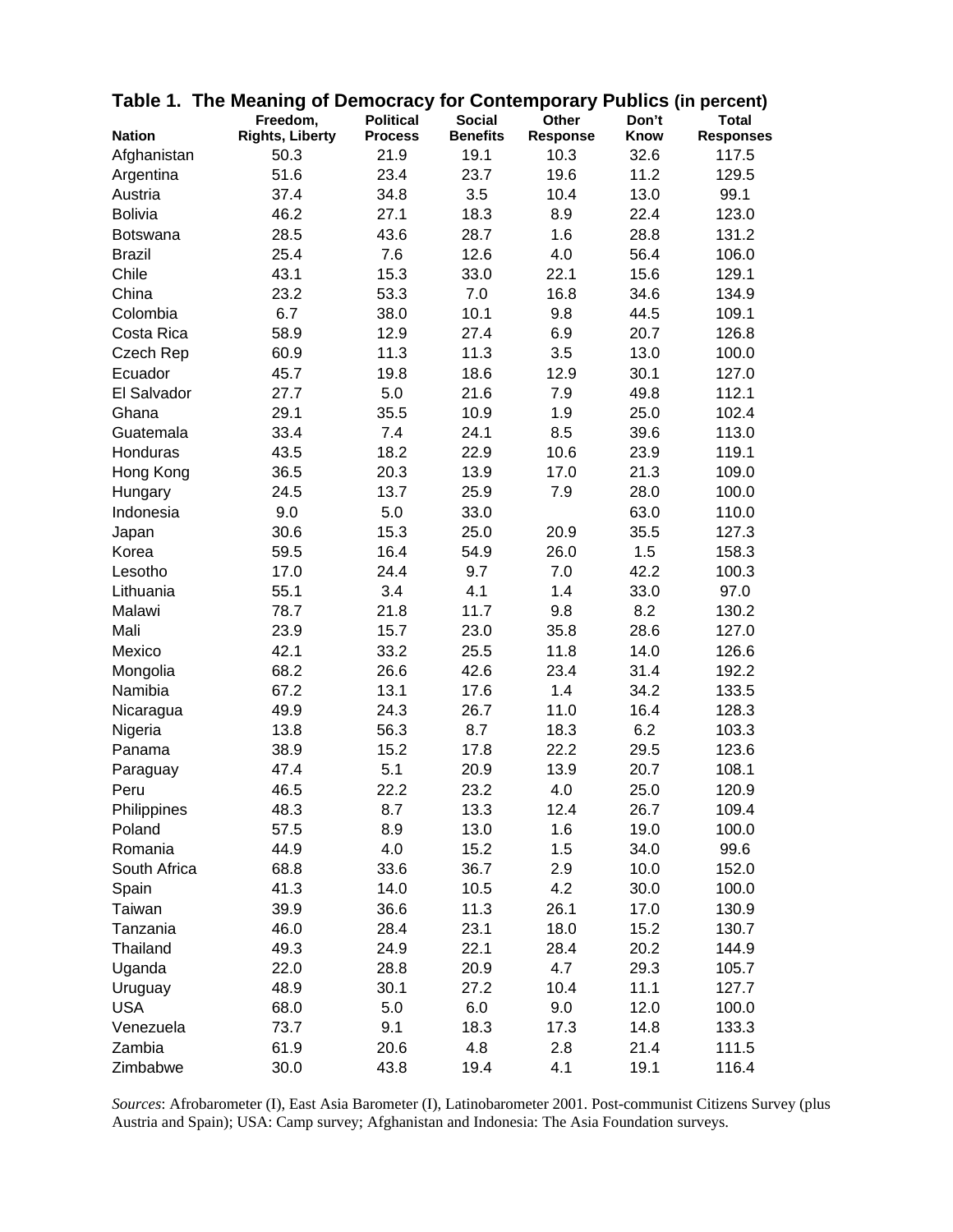# **Figure 1 The Most Often Mentioned Democratic Attributes in Responses to the Open- Ended Question**



*Sources*: Afrobarometer (I), East Asia Barometer (I), Latinobarometer 2001. Post-communist Citizens Survey (plus Austria and Spain); USA: Camp survey; Afghanistan and Indonesia: The Asia Foundation surveys.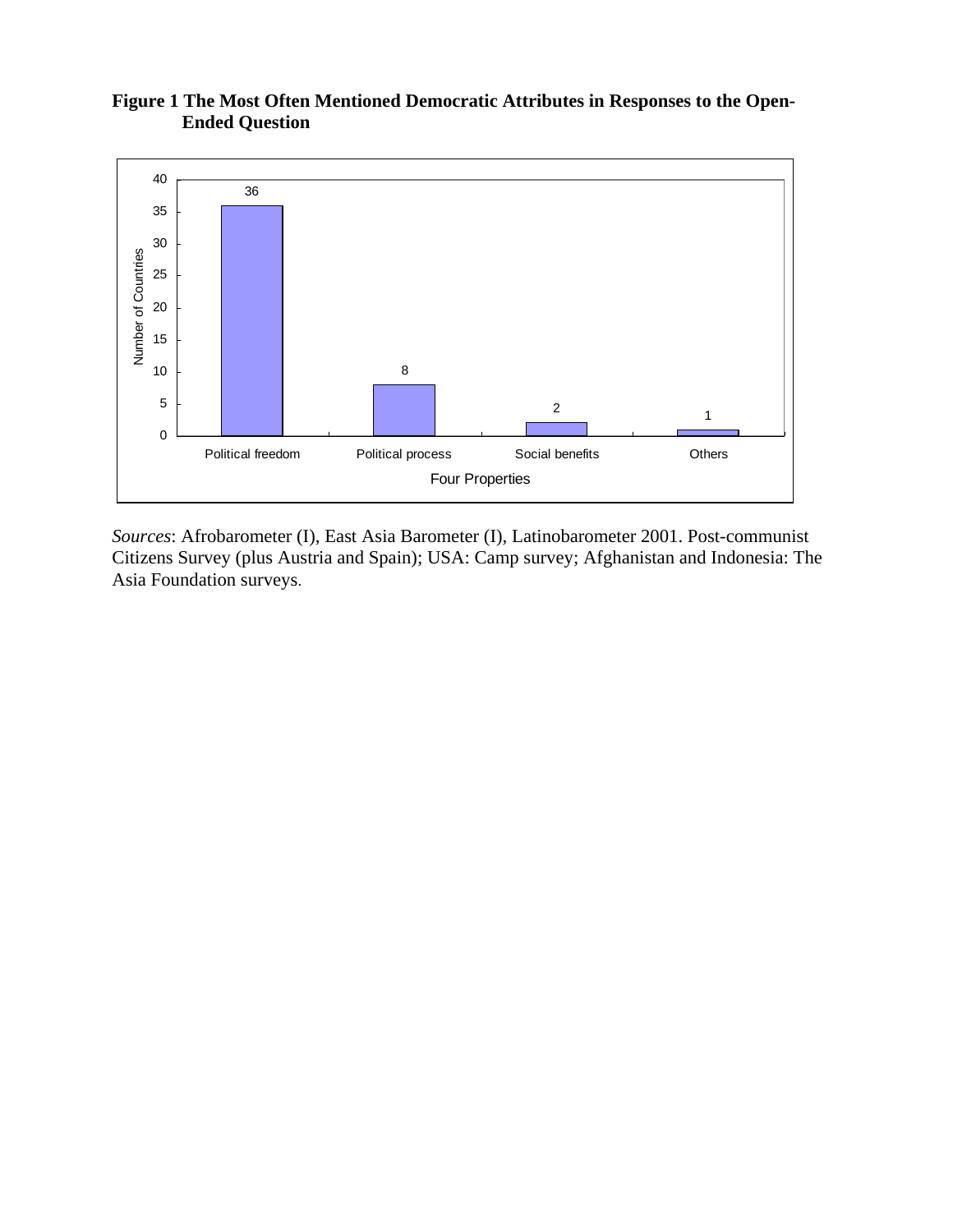

Figure 2. Regional Differences in the Liberal **Conceptions of Democracy**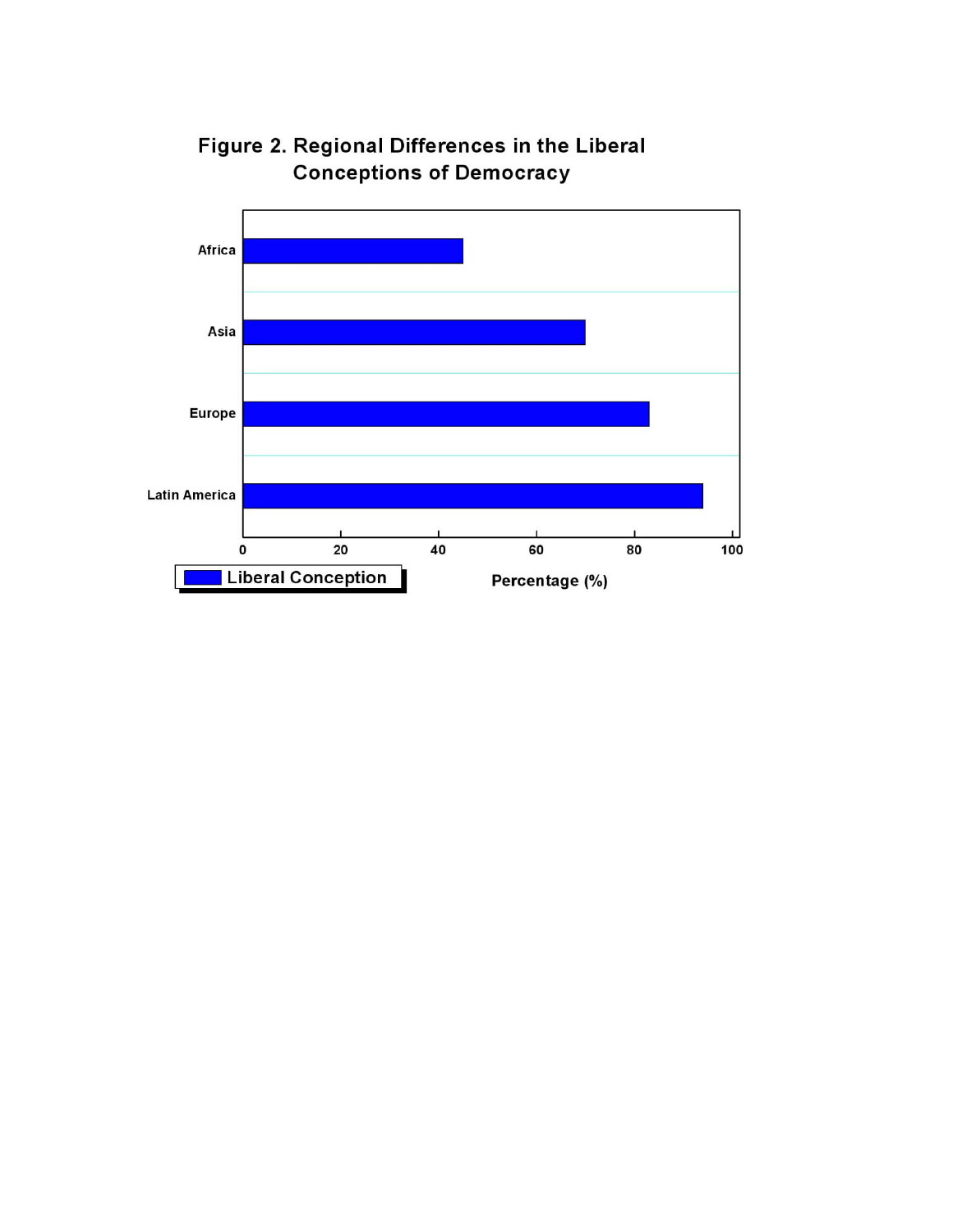|             | <b>Responses to Two Questions</b> | <b>Number of Questions Answered</b> |                |     |      |
|-------------|-----------------------------------|-------------------------------------|----------------|-----|------|
| Country     | Open-ended                        | Closed-ended                        | None           | One | Both |
| S. Korea    | 96%                               | 96%                                 | 1%             | 7%  | 92%  |
| Mongolia    | 87                                | 96                                  | $\overline{2}$ | 13  | 85   |
| Philippines | 69                                | 95                                  | 3              | 31  | 66   |
| Taiwan      | 78                                | 95                                  | 3              | 21  | 76   |
| Thailand    | 64                                | 76                                  | 12             | 35  | 53   |
| Indonesia   | 69                                | 89                                  | 9              | 23  | 68   |
| Singapore   | 90                                | 94                                  | 3              | 10  | 87   |
| Vietnam     | 83                                | 88                                  | 7              | 15  | 78   |
| Malaysia    | 68                                | 94                                  | 4              | 31  | 65   |
| (pooled)    | 71                                | 91                                  | 6              | 27  | 67   |

**Table 2 Levels of the Cognitive Capacity to Understand Democracy**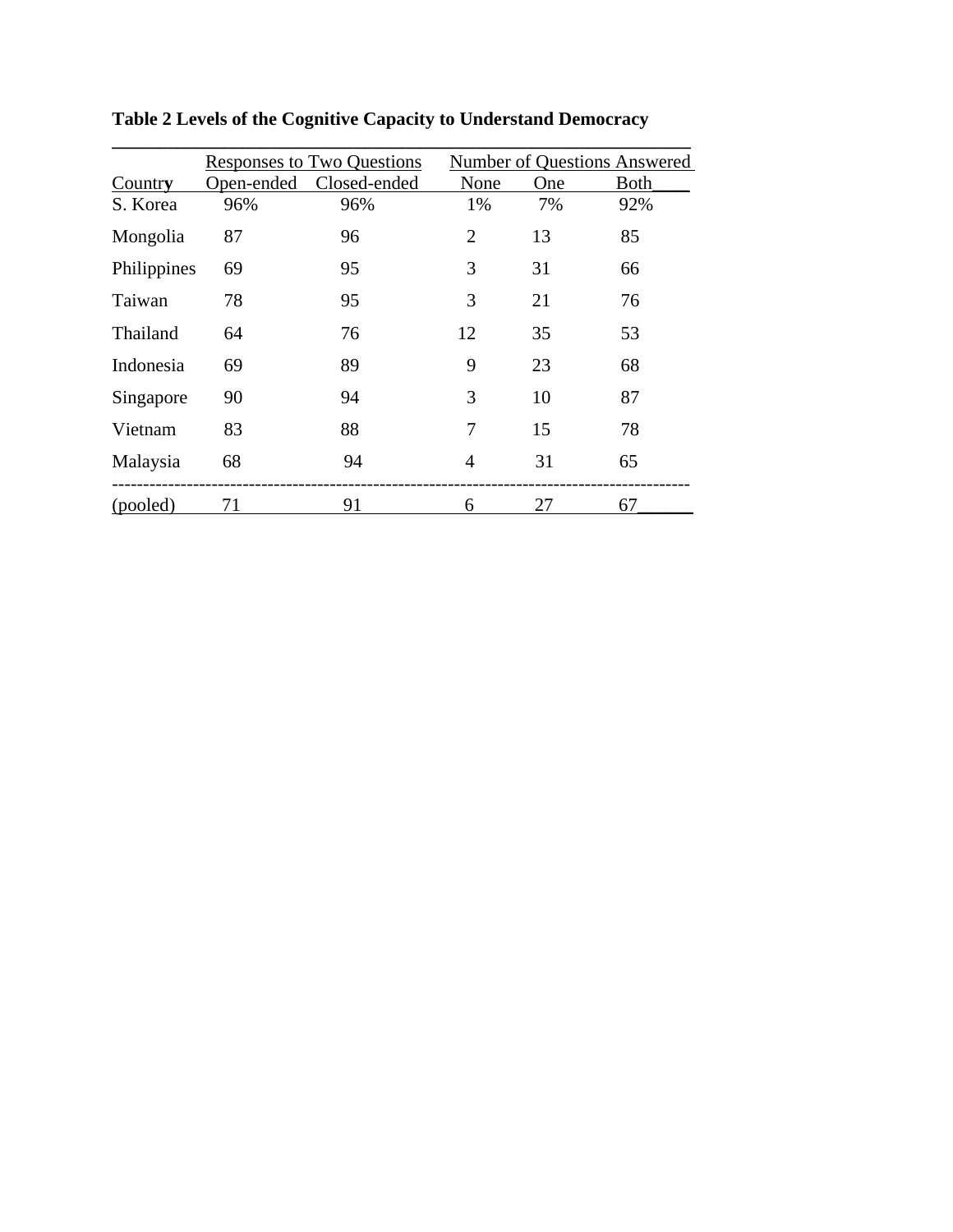|             | Number |     |       | <b>Breadth</b> |              |         |  |
|-------------|--------|-----|-------|----------------|--------------|---------|--|
| Country     | One    | Two | Three | Narrow         | <b>Broad</b> | (DK/DA) |  |
| S. Korea    | 17%    | 27% | 51%   | 17%            | 78%          | 6%      |  |
| Mongolia    | 29     | 33  | 26    | 29             | 59           | 13      |  |
| Philippines | 57     | 9   | 3     | 57             | 12           | 32      |  |
| Taiwan      | 39     | 24  | 13    | 39             | 37           | 21      |  |
| Thailand    | 45     | 13  | 6     | 45             | 19           | 36      |  |
| Indonesia   | 33     | 20  | 17    | 33             | 37           | 31      |  |
| Singapore   | 78     | 11  | 10    | 78             | 21           | 10      |  |
| Vietnam     | 56     | 17  | 10    | 56             | 27           | 17      |  |
| Malaysia    | 42     | 17  | 10    | 41             | 37           | 32      |  |
| (pooled)    | 39     | 17  | 14    | 39             | 31           | 29      |  |

# **Table 3 National Differences in the Number and Breadth of Named Democratic Properties**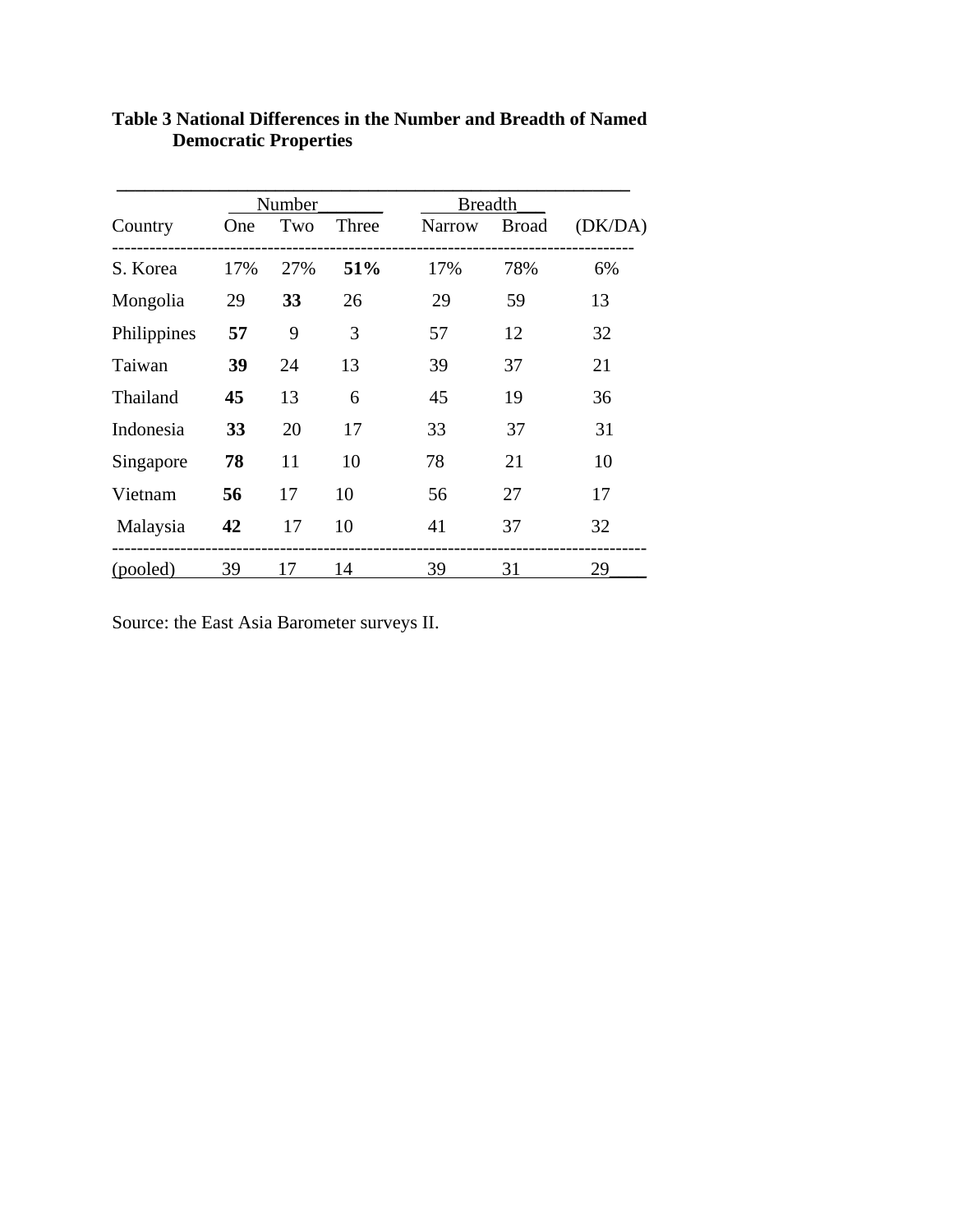

Figure 3. The Properties of Democracy East Asians Named Frequently and Exclusively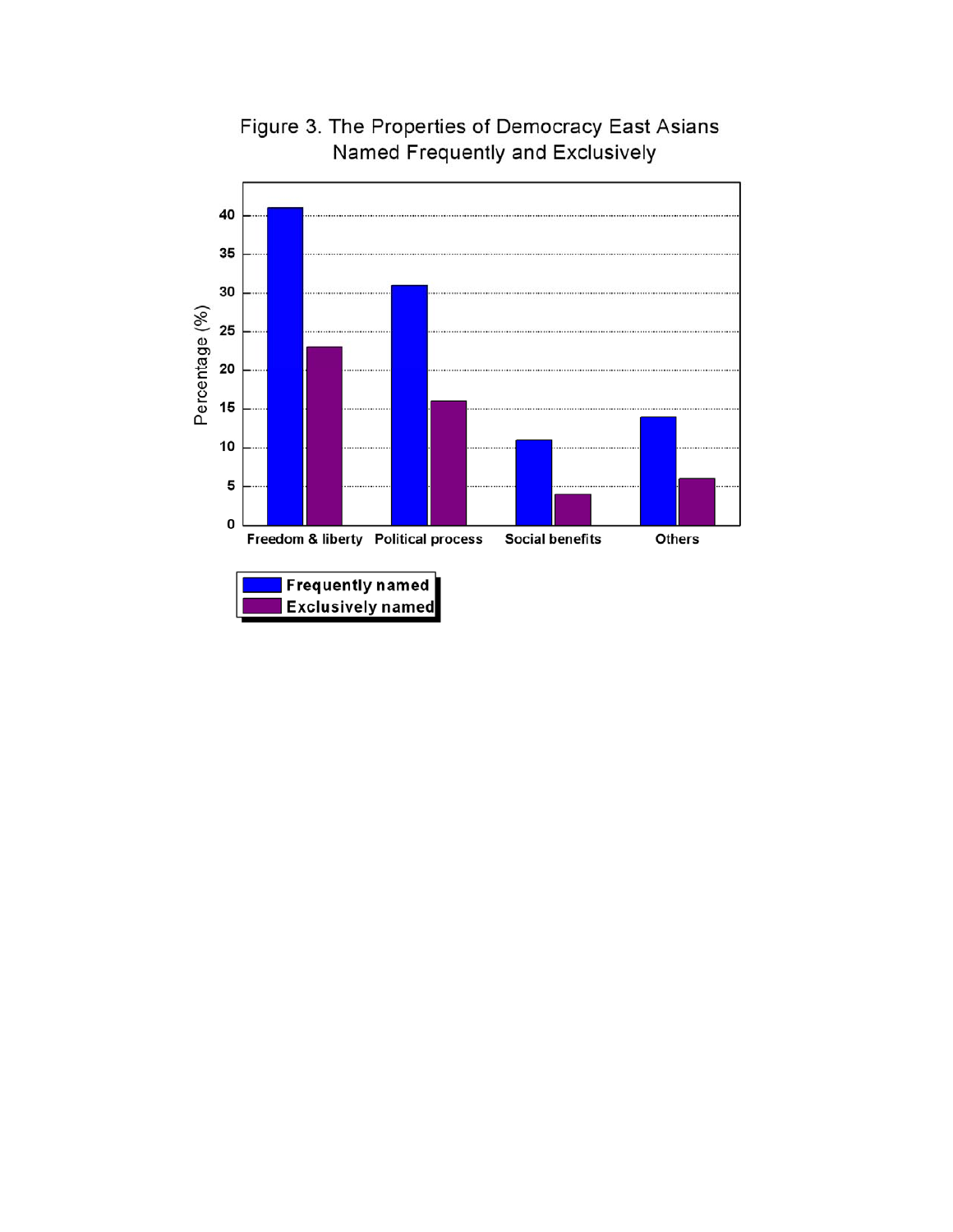|             |                                       | <b>Frequently Named Properties</b> |                |     |                                                                      | Unidimensional |                |                |        |
|-------------|---------------------------------------|------------------------------------|----------------|-----|----------------------------------------------------------------------|----------------|----------------|----------------|--------|
| Country     | Liberty & Political Social<br>Freedom | Process Benefits Others            |                |     | Liberty & Political Social<br>Freedom Process Benefits Others sional |                |                |                | dimen- |
| S. Korea    | 75%                                   | 59%                                | 18             | 17% | 15%                                                                  | 7%             | 2%             | 3%             | 68%    |
| Mongolia    | 60                                    | 28                                 | 27             | 25  | 24                                                                   | 7              | 5              | $\tau$         | 45     |
| Philippines | 41                                    | 10                                 | 7              | 20  | 35                                                                   | 6              | $\overline{4}$ | 16             | 8      |
| Taiwan      | 33                                    | 45                                 | 10             | 17  | 17                                                                   | 27             | 3              | 8              | 25     |
| Thailand    | 24                                    | 42                                 | 3              | 8   | 15                                                                   | 31             | $\mathbf{1}$   | 5              | 12     |
| Indonesia   | 40                                    | 34                                 | 13             | 13  | 23                                                                   | 15             | $\overline{4}$ | 4              | 24     |
| Singapore   | 66                                    | 18                                 | $\overline{7}$ | 5   | 59                                                                   | 14             | 5              | $\overline{4}$ | 7      |
| Vietnam     | 34                                    | 46                                 | 17             | 13  | 22                                                                   | 34             | 10             | 1              | 7      |
| Malaysia    | 42                                    | 18                                 | 11             | 15  | 31                                                                   | 10             | 47             | 16             | 16     |
| (pooled)    | 41                                    | 31                                 | 11             | 14  | 23                                                                   | 16             |                | 6              | 23     |

**Table 4. National Differences in the Most Frequently and Exclusively Named Properties of Democracy**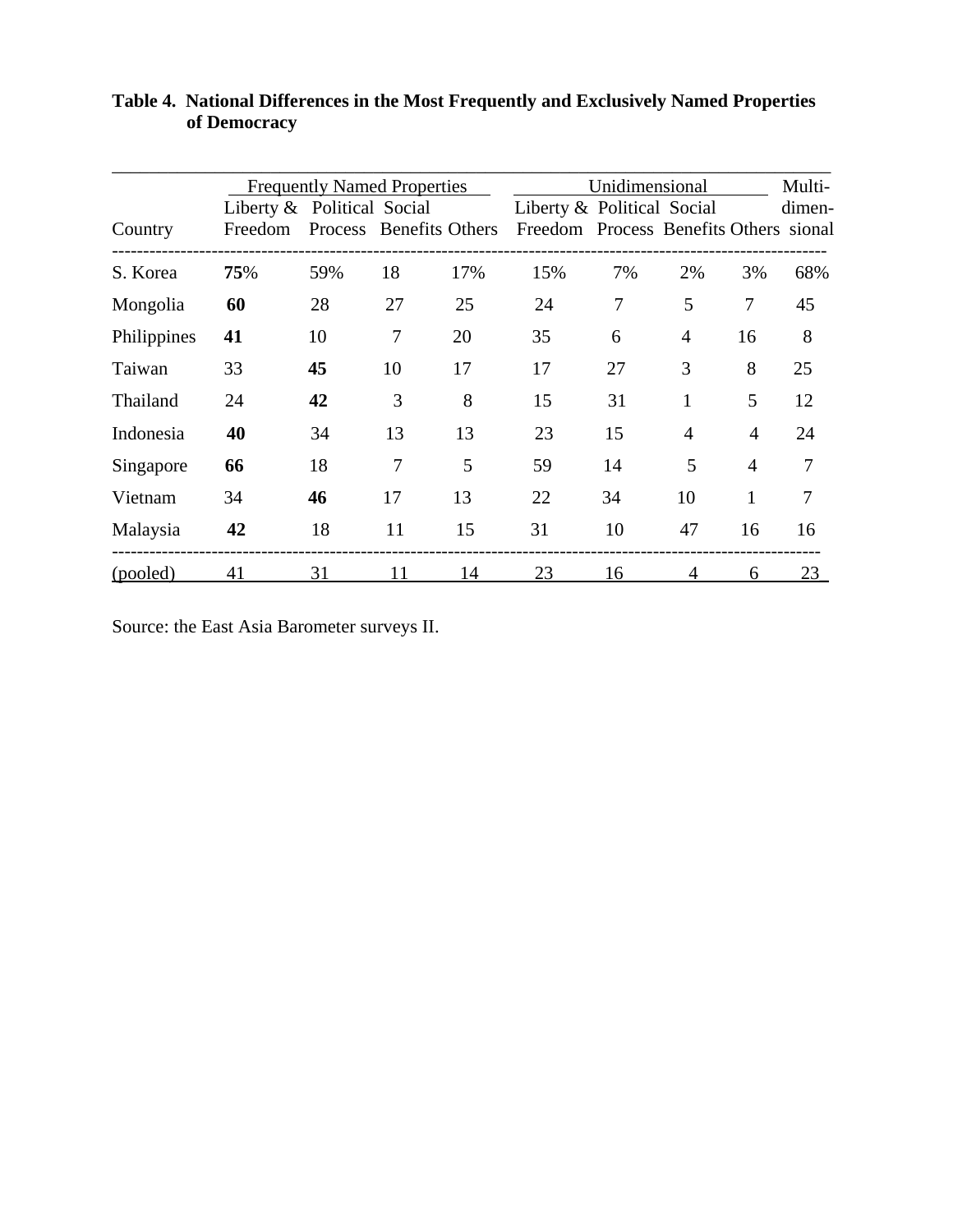|             |                |                            | Properties Selected as "Most Essential |          | Types of           |                        |                |
|-------------|----------------|----------------------------|----------------------------------------|----------|--------------------|------------------------|----------------|
|             | Political      |                            | Economic                               | Economic | <b>Conceptions</b> |                        |                |
| Country     |                | Freedom Elections Equality |                                        | Security |                    | Procedural Substantive |                |
|             | (A)            | (B)                        | (C)                                    | (D)      |                    | $(A + B)$ $(C + D)$    | (DK/DA)        |
| Japan       | 12%            | 35%                        | 17%                                    | 27%      | 47%                | 44%                    | 9%             |
| South Korea | 15             | 35                         | 36                                     | 10       | 50                 | 46                     | $\overline{4}$ |
| Mongolia    | 30             | 19                         | 21                                     | 26       | 49                 | 46                     | $\overline{4}$ |
| Philippines | 19             | 31                         | $\overline{7}$                         | 38       | 50                 | 45                     | 5              |
| Taiwan      | $\overline{4}$ | 27                         | 19                                     | 45       | 31                 | 64                     | 5              |
| Thailand    | 14             | 38                         | 14                                     | 12       | 52                 | 26                     | 24             |
| Indonesia   | 21             | 27                         | 11                                     | 29       | 48                 | 40                     | 11             |
| Singapore   | 20             | 28                         | 18                                     | 28       | 48                 | 46                     | 6              |
| Vietnam     | 6              | 37                         | 25                                     | 20       | 43                 | 62                     | 12             |
| Malaysia    | 21             | 41                         | 15                                     | 17       | 62                 | 32                     | 6              |
| (Pooled)    | 16             | 30                         | 18                                     | 26       | 46                 | 45                     | 9              |

# **Table 5 National Differences in the Properties of Democracy East Asian Consider "Most Essential"**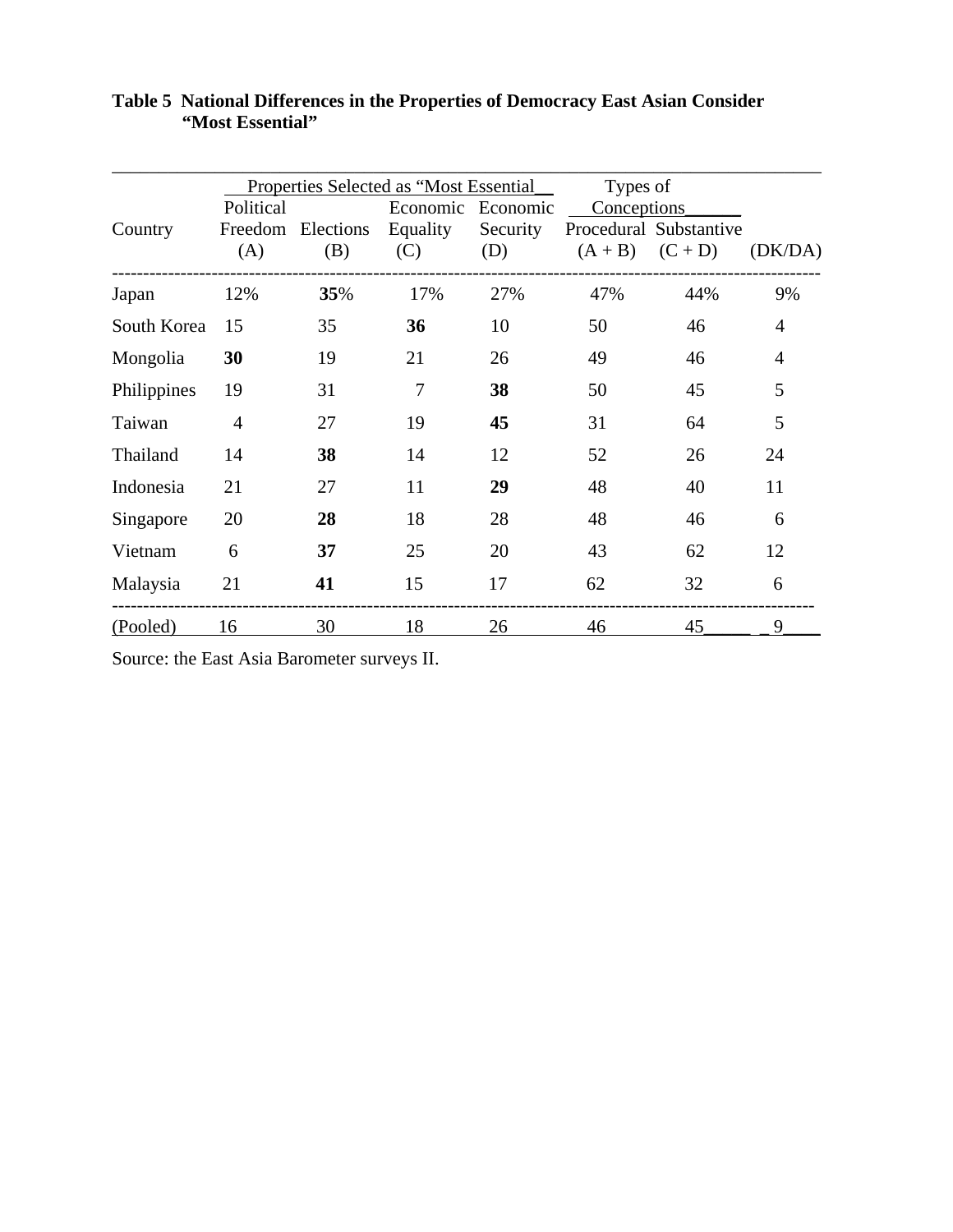|             | Patterns of Understanding |                  |       |                                               |                 |  |  |  |
|-------------|---------------------------|------------------|-------|-----------------------------------------------|-----------------|--|--|--|
| Country     | Narrow                    | Narrow           | Broad | <b>Broad</b>                                  |                 |  |  |  |
|             |                           |                  |       | Procedural Substantive Procedural Substantive | <b>Ignorant</b> |  |  |  |
| S. Korea    | 7%                        | $10\%$           | 42%   | 34%                                           | 8%              |  |  |  |
| Mongolia    | 14                        | 15 <sup>15</sup> | 31    | 26                                            | 15              |  |  |  |
| Philippines | 31                        | 24               | 7     | 5                                             | 34              |  |  |  |
| Taiwan      | 12                        | 26               | 15    | 23                                            | 24              |  |  |  |
| Thailand    | 26                        | 12               | 11    | 5                                             | 47              |  |  |  |
| Indonesia   | 19                        | 12               | 21    | 15                                            | 33              |  |  |  |
| Singapore   | 38                        | 37               | 6     | 5                                             | 13              |  |  |  |
| Vietnam     | 28                        | 25               | 11    | 14                                            | 22              |  |  |  |
| Malaysia    | 27                        | 13               | 18    | 7                                             | 35              |  |  |  |
| (pooled)    | 20                        | 17               | 17    | 14                                            | 33              |  |  |  |

# **Table 6 National Differences in Patterns of Understanding Democracy**

\_\_\_\_\_\_\_\_\_\_\_\_\_\_\_\_\_\_\_\_\_\_\_\_\_\_\_\_\_\_\_\_\_\_\_\_\_\_\_\_\_\_\_\_\_\_\_\_\_\_\_\_\_\_\_\_\_\_\_\_\_\_\_\_\_\_\_\_\_\_\_